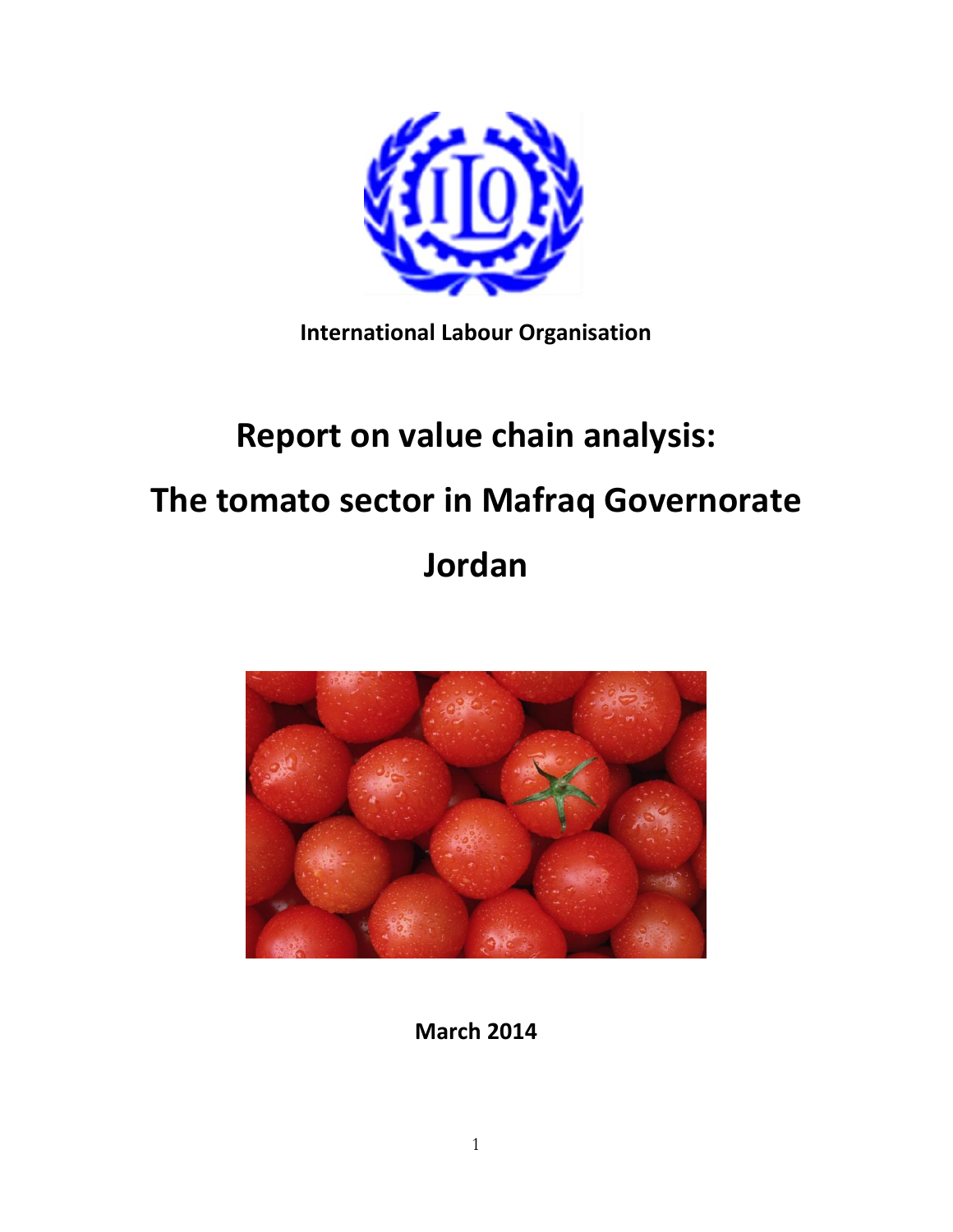# **Table of Contents**

| 1. |  |
|----|--|
| 2. |  |
|    |  |
|    |  |
|    |  |
| 3. |  |
|    |  |
|    |  |
|    |  |
| 4. |  |
|    |  |
|    |  |
|    |  |
|    |  |
|    |  |
|    |  |
|    |  |
| 5. |  |
| 6. |  |
|    |  |
|    |  |
|    |  |
|    |  |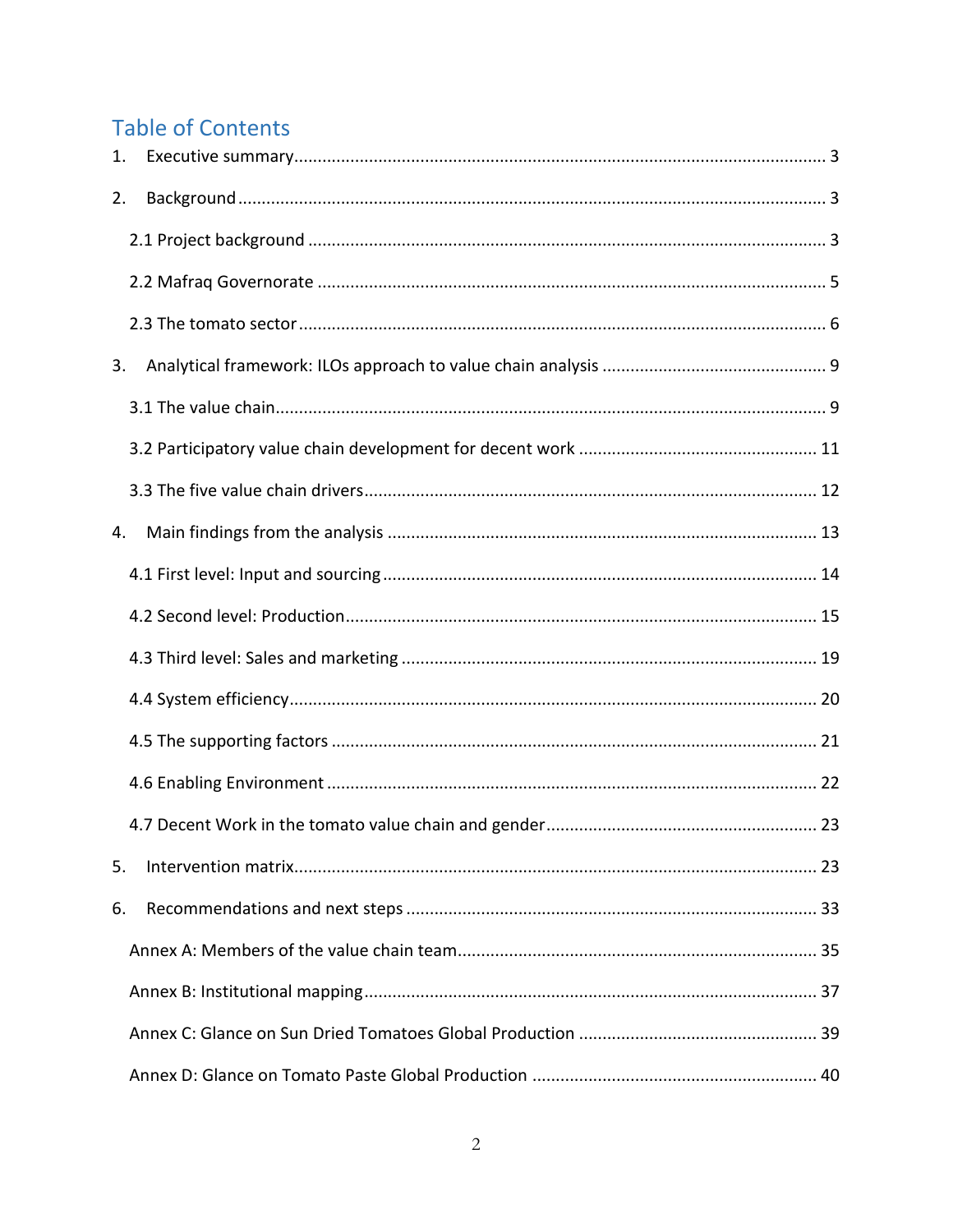# <span id="page-2-0"></span>**1. Executive summary**

This report covers the process and results from the value chain analysis conducted on the tomatoes sector in Mafraq Governorate. The exercise was a part of the ILO project 'Enhancing access to employment and livelihoods for Jordanian host communities affected by the Syrian refugee crises' in the northern governorates of Jordan.

The project strategy aims at addressing constraints and creating better livelihoods for the large number of enterprises, women and men, affected by the refugee crisis. It endeavours to do so through four intervention areas: 1) value chain development of selected sectors in Irbid and Mafraq to stimulate job creation and enterprise growth; 2) enabling business environment improvements, including addressing labour market challenges, through public-private sector dialogue; 3) developing effective employment services and structures for employment generation; and 4) local capacity building to support business start-up and expansion through entrepreneurship capacity building.

The value chain analysis was conducted in a participatory manner and led to the identification of a number of constraints and opportunities for developing the sector. These are grouped into the following categories: 1) Improve inputs in terms of quality and price, 2) Develop new products and increase production with technological upgrading, 3) Market development, 4) Improve efficiency of value chain, 5) Improve support structures and services for the sector, and 6) Improve the enabling environment. At the end, the report presents an intervention plan for how to address the issues and provide solutions with a view to increasing employment and livelihood opportunities for host communities in the Mafraq governorate.

# <span id="page-2-1"></span>**2. Background**

The value chain work is taking place in the context of the ILO project to support the enhancement of employment opportunities and livelihoods for Jordanian host communities affected by the Syrian refugee crisis. Besides sharing information on the situation of the host communities and the overall project, this section will also provide background information concerning the Governorate of Mafraq as well as the tomato sector and choice of value chain.

# <span id="page-2-2"></span>**2.1 Project background**

The Syrian refugee crisis continues to deepen, leading to great human tragedy. In Jordan there are over a million Syrians, as of the end of 2013, from which over 560,000 are registered as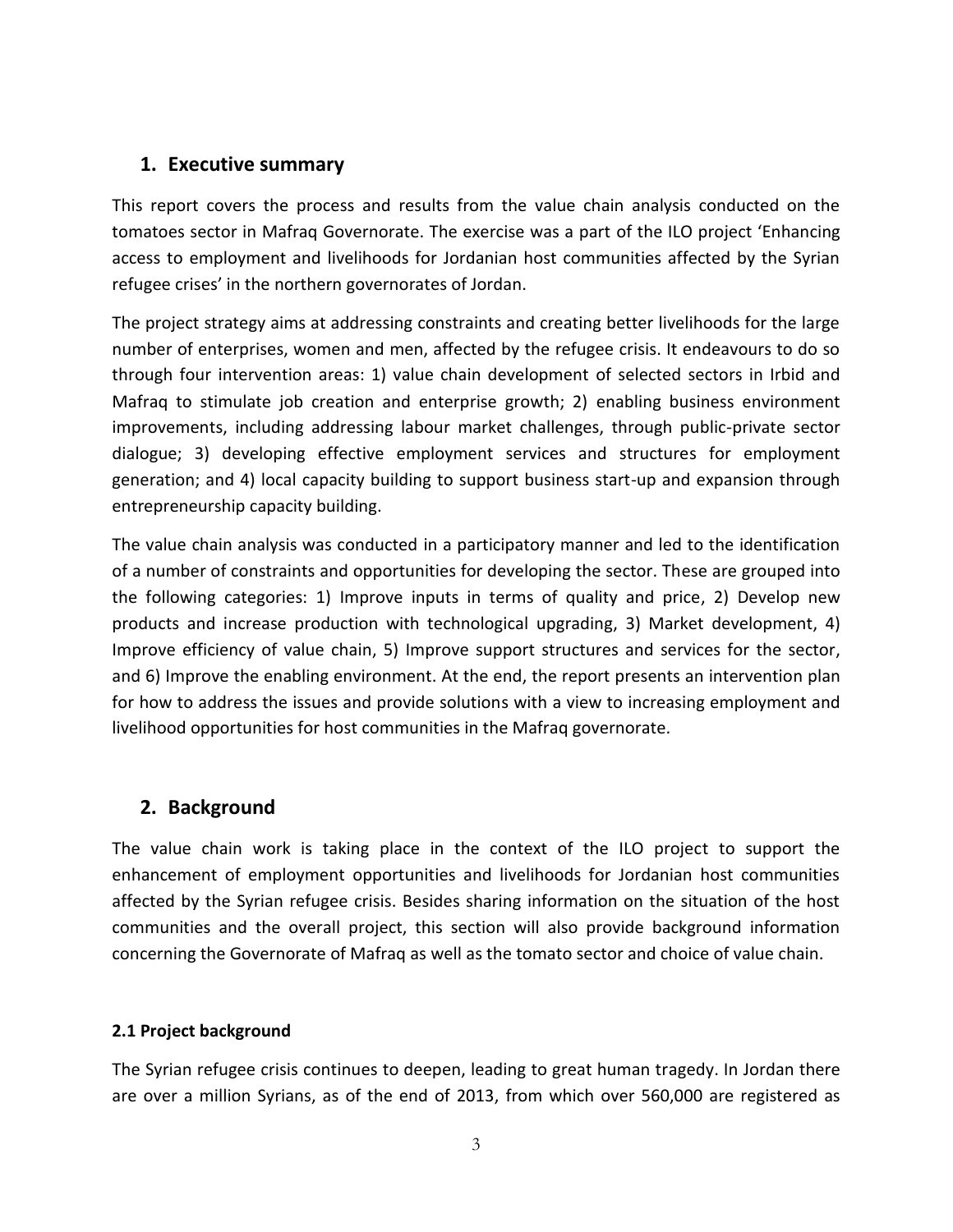refugees and more than half of whom reside in Mafraq and Irbid. A particular characteristic of the Syrian refugee population is its vulnerability due to its predominantly high proportion of women, children and elderly. The number of conflict affected people is expected to rise considerably as there appears to be no political solution or an end to the fighting in sight.

This situation has had implications for local communities. Local people are experiencing fierce competition in the labour market due to the fact that Syrian labourers are filling positions and are very competitive in terms of both wages and skills. Jordanian employers value Syrian and other non-Jordanian workers but as Jordanian unemployment rises, the Government is seeking support to combat the rising unemployment rates in Jordanian host communities. Additionally, since Syrian refugees do not have official work permits, all those working are doing so on an informal basis causing the Jordanian labour market to become increasingly informalized.

Moreover, the competition for jobs as well as for public services (education, health, sanitation etc.), has created tensions between local and refugee communities. It is crucial to support stable conditions in Jordan, and essential to maintain the existing goodwill of the Jordanian Government and people, in order to receive and manage the huge refugee inflows. Jordanian authorities are concerned about internal security, due both to potential clashes between refugees belonging to the two Syrian factions and an increase of violence, beggars and criminality, especially in Northern governorates.

The most affected governorates are Mafraq and Irbid. In the third quarter of 2013 Mafraq (including the Za'atari refugee camp) had an estimated refugee density of nearly 55 per cent, whilst Irbid was the second most affected, with a refugee density of 22 per cent.<sup>1</sup>

Jordan is currently seeing an annual growth rate of 2.7 per cent but this is not enough to meet the growth in the labour force even without the influx of refugees. Every year 60,000 youth enter the labour market. Official unemployment has increased from 12.7 per cent in 2010 to an estimated 13.1 per cent in 2013. Women and youth are most affected, with 22.3 and 22.8 per cent official unemployment respectively. Unofficial overall unemployment is probably higher.

There is therefore a great need for interventions that generate jobs and improve incomes, in particular in communities that host large numbers of refugees. A recent assessment of employment generation and training in host communities conducted by the ILO, (under the framework of the consolidated host community support), also recommended that consideration should be given to rapid implementation of small employment creation projects targeted at municipalities with especially high refugee densities<sup>2</sup>. This calls for a series of

 $\overline{a}$ 

<sup>&</sup>lt;sup>1</sup> UNHCR:<https://data.unhcr.org/syrianrefugees/country.php?id=107>

<sup>2</sup> Host community assessment for the UN host community platform - Livelihoods and employment group (still draft)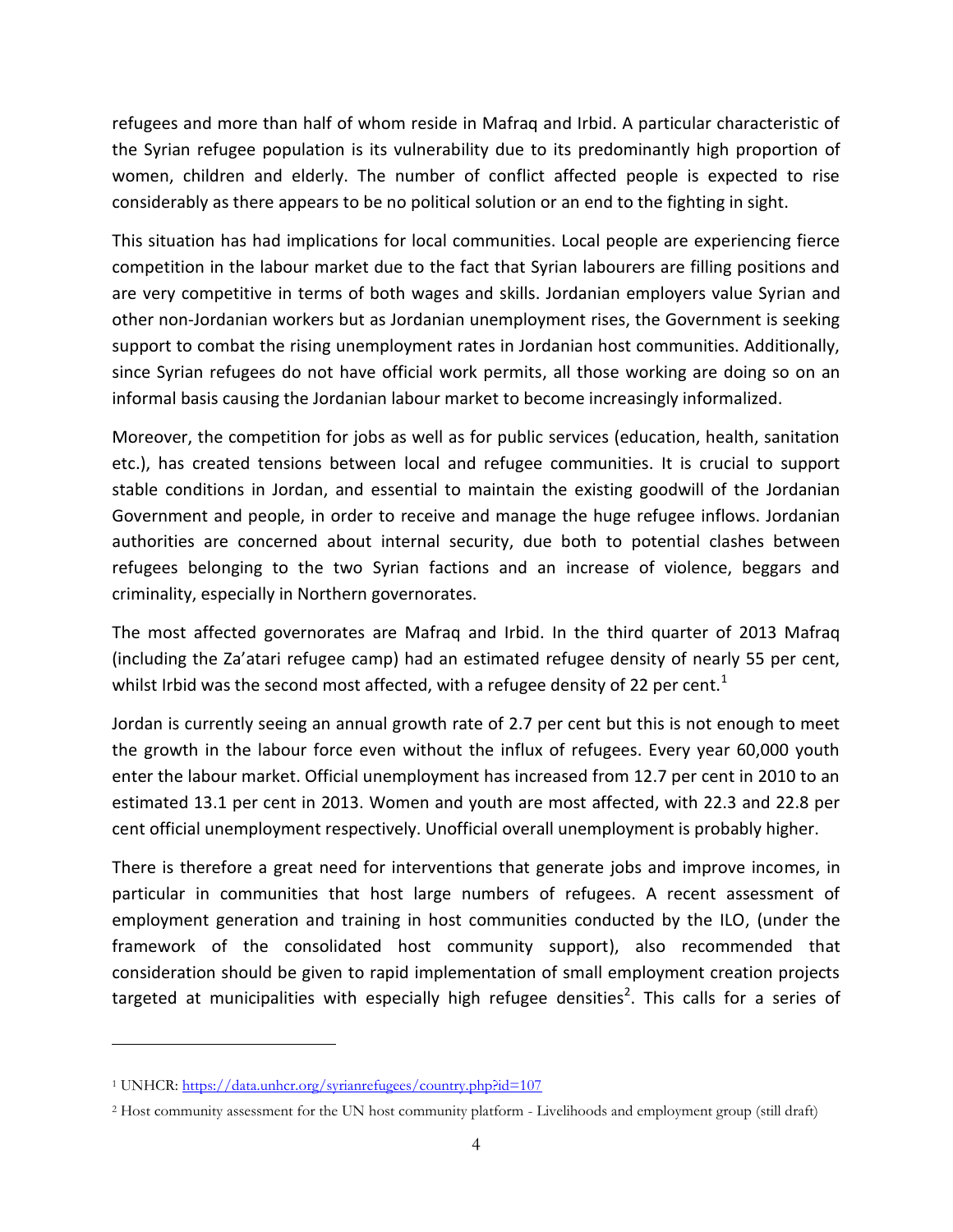practical local-level interventions that stimulate job creation and business growth as well as an enabling environment. This is, in turn, expected to mitigate negative employment and wage impacts from the inflow of Syrian labour in the affected governorates.

The cooperation was started with partners in Irbid and Mafraq Governorates as well as upon a central level to implement the start-up phase of a response to the refugee crisis. The project is implemented under the framework of the ILO support to the response to the Syrian refugee crisis. The component named '*Enhancing access to employment opportunities and livelihoods in host communities*', was in turn implemented under the framework of the UNDP project '*Mitigating the impact of the Syrian refugee crisis on Jordanian vulnerable host communities'*  and the already existing government agreement with the Ministry of Interior. The project has four interventions areas:

- 1. Value chain development in selected sectors in Irbid and Mafraq
- 2. Business enabling environment improvement, including addressing labour market challenges
- 3. Developing effective employment services and improving employability
- 4. Local capacity building to support business start-up and expansion

The value chain analysis of the current report belongs to component one, with all the components being complementary, and supporting each other.

# <span id="page-4-0"></span>**2.2 Mafraq Governorate**

Al-Mafraq is one of the governorates of Jordan, located to the north-east of Amman. It has a population of about 293,000, making up 4.5% of Jordan's population. Its capital is Mafraq, which is known for its military bases.

The governorate covers the entire North-Eastern part of the kingdom and is the only governorate in Jordan that has borders with three countries: Iraq to the east, Syria to the north, and Saudi Arabia to the south. It is bordered by Irbid and Jerash governorates to the west, and by Zarqa governorate to the south. Mafraq governorate is the second largest by area in the kingdom, but yet the second smallest by population density (after Ma'an). The climate is dry most of the year. The western region of the province is part of the fertile Houran plateaus that extend through Southern Syria, the Golan Heights and Northern Jordan.

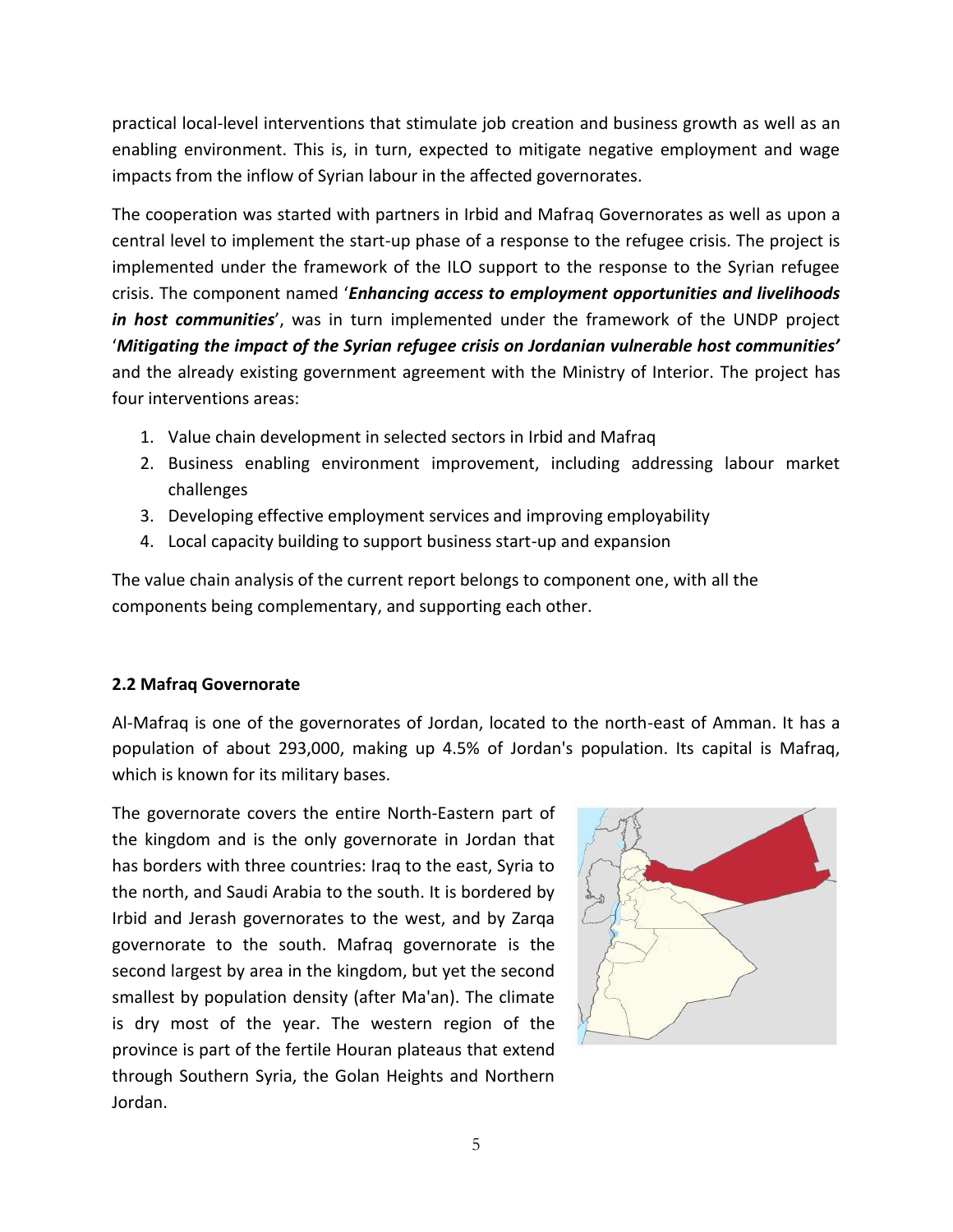The population is 30% urban and 70% is rural. Jordanian citizens make up about 94% of the population. The female to male ratio is 48.17 to 51.83 and a population density of 10.8 persons per km2. The civil war in Syria resulted in the immigration of more than 560,000 registered Syrian refugees to Jordan, mostly settled in Mafraq and Irbid Governorates, and probably up to one million when including unregistered refugees. In July 2012, the Zaatari refugee camp was opened in Mafraq Governorate for Syrian refugees. Demographics of Mafraq Governorate 2004 Census 2011 Estimate:

The Department of Statistics census from 2012 showed that the Ministry of Labour issued 14,000 work permits to foreigners that year in the Governorate of Mafraq alone. Out of these permits, 10,000 were for farm workers, of which the vast majority were Egyptian. At the same time, the same census shows that the unemployment rate for the Governorate was at 11.8% or 8,532 people.

#### <span id="page-5-0"></span>**2.3 The tomato sector**

Before choosing this sector, other relevant sectors were also considered for creating jobs and generating business opportunities. A number of criteria were assessed, such as outreach to affected populations, gender, market opportunities, employment growth potential, appeal to host communities, creating employment for women, and the interests of stakeholders and potential partners. A short list was prepared and discussed with MoI and at forums in the governorates. In both governorates, agro-business sectors were prioritised for the start-up phase with olives in Irbid and tomatoes in Mafraq. a

The tomato sector is a traditional source of income and livelihood in Mafraq and falls under the agriculture sector in broader economic terms and is important particularly to the rural poor households owing to the following reasons:

- Tomatoes provide income and hold potential for increasing the household income
- Tomatoes can be grown without advanced technology
- There are large areas of suitable agricultural lands

In keeping with the objectives of the project as well as the VCD philosophy, the selection of the tomato sector in Mafraq governorate can be justified on the basis of the points below:

- Involvement of rural / poor households is considerably high in the sector
- It is a common small scale livelihood option in the governorate
- Presence of a clear value chain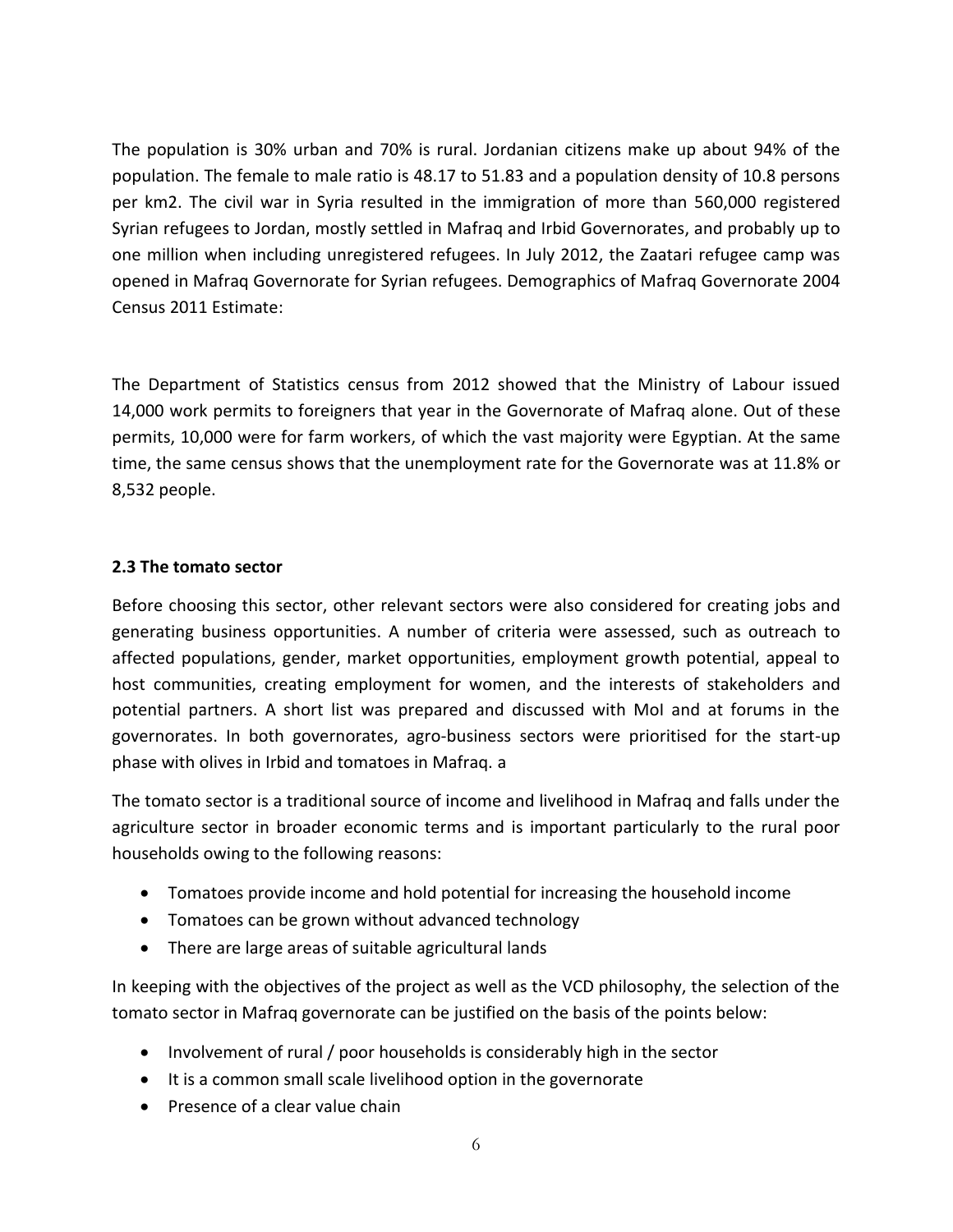- Input resources are adequately available
- There are opportunities for both export and expanding local market
- There is ample scope for improvements

Jordan is considered to be in an advantageous position as a potential relatively low cost supplier of tomatoes. The local producers can pursue a strategy of selecting top quality products to endeavour to meet demand in the European, Gulf, and local markets with a variety of presentations including fresh and processed tomatoes.

Agriculture forms a central element of the economy for Mafraq Governorate, especially on the Houran Plateau in the western part of the governorate. The total area of fruit farms in the governorate for 2008 was 48.676 km2, with a total production of 101874 tons of fruits, mainly apples and peaches, according to the ministry of Agriculture. The total area of vegetable farms in the province for 2008 was 8.295 km2 with a total production of 15540 tons, with tomatoes, onions, garlic, and lettuce being the main products.

Jordan ranked  $26<sup>th</sup>$  in global production of tomatoes in 2012, with the production of 810,524 tons of tomatoes, equal to 0.49% of global production. Egypt ranked 5<sup>th</sup> in global production of tomatoes in the same year, producing 5.1% of global production<sup>3</sup>.



 $\overline{a}$ 

<sup>3</sup> UN Food and Agriculture Organization.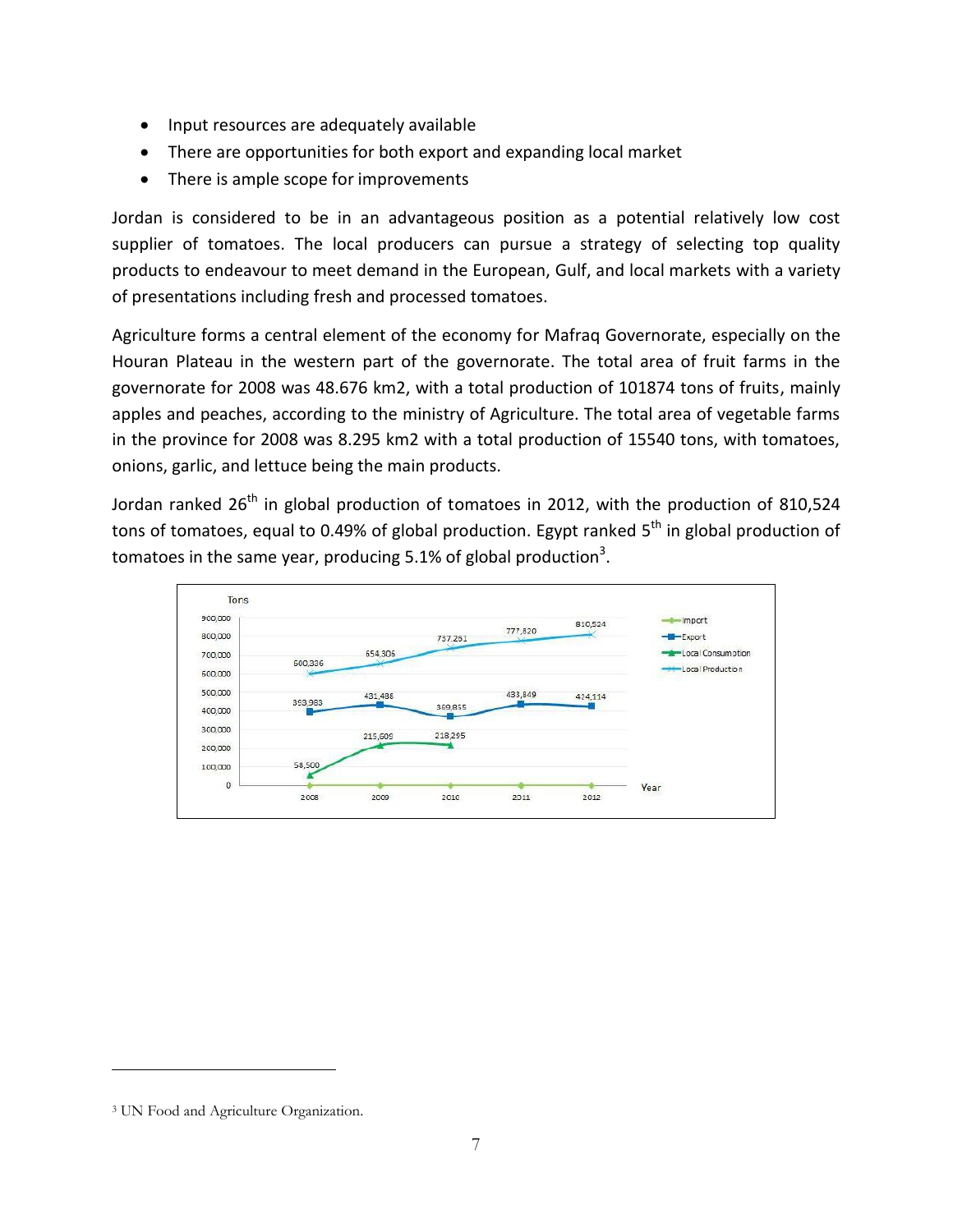

The sector is characterized by relatively small producers, who are, due to lack of other options, required to sell their produce through municipal wholesale markets. In general, producers tend to gradually improve their production technology, while maintaining their relatively traditional post-harvest practices. Their production is largely supply-driven, while the current marketing system does not induce improvements with regard to produce quality.

There are a number of tomato exporters who procure the fresh produce for exporting to neighbouring countries. Generally, they lack a long-term export strategy, reflected by the absence of investment in appropriate marketing facilities, equipment, etc. The emphasis of exporters, in particular those using road transport, appears to be on bulk shipments of low quality produce, packed in a traditional way by a variety of domestic producers for an undefined market. Shipments to the region, including the Gulf States, are customarily sold through local commission agents, without any forward sales agreements regarding quality, quantity, or price. Exporters are accustomed to responding to the oversupply situation in the domestic market rather than specific requirements of well-defined target markets.

Three tomato paste factories that were established in recent years have failed as a result of their inability to organize the production of farmers. Hence, farmers' production needs to be prolonged over an extended period of time, to match the capacity of the factories, and secured with long term contractual relationships that would take into consideration quality, quantity, variety, and continuity of supply. Unfortunately, the tomato paste factories traded just like the exporter in that they relied on random tomato oversupply situations to operate rather than long term contractual programs with tomato producers.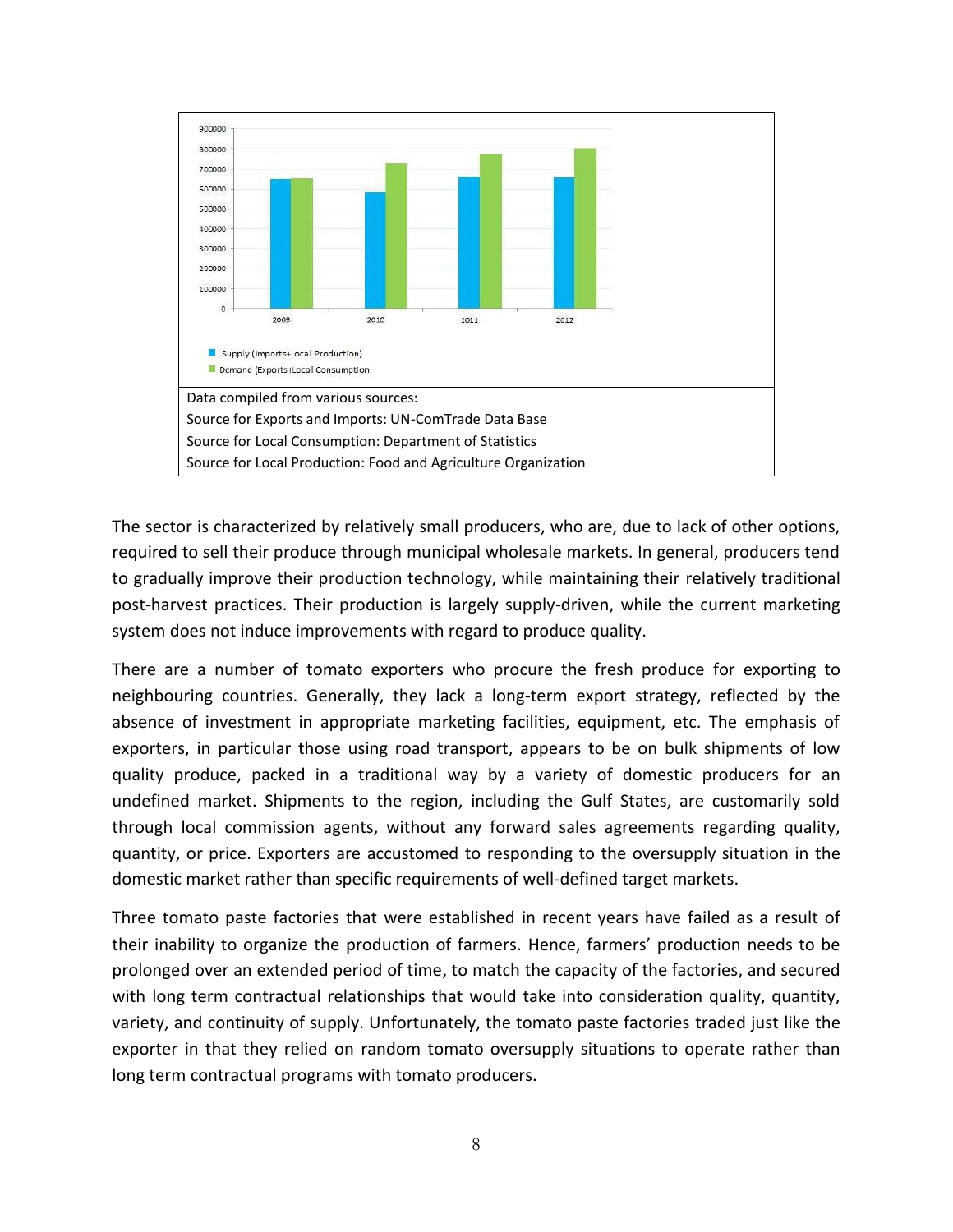One factory in Mafraq is still in operation and has facilities for producing tomato paste and juice. It is however experiencing difficulties as it cannot produce at competitive prices, and is struggling with competition from imports, mainly from China. They complain that the cost of the raw materials are too high, and even hard to get when demand often exeeds supply. Interestingly, one of the new large sources of demand is the large Zaateri refugee camp, which has increased the demand for tomatoes considerably. All in all, this means that there is great, and probably increasing, demand to be met with the consequent opportunities for livelihood creation and economic growth to be explored.

# <span id="page-8-0"></span>**3. Analytical framework: ILOs approach to value chain analysis**

The project applied the participatory value chain development methodology of ILO, which is one of ILOs main tools for employment creation. It bases itself on the ILO manual 'Value Chain Development for Decent Work – A Guide for Development Practitioners, Government and Private Sector Initiatives' (2009)<sup>4</sup> which is a well-tested tool that can be initiated rapidly. The strategy is to strengthen local capacity for value chain development and ensure local ownership of the process while at the same time conducting the value chain analysis.

The work was initiated with sensitization of stakeholders concerning value chain approaches and how to conduct a participatory value chain analysis, following the approach of the ILO guideline. The stakeholders were keen on the idea and methodology and it was decided to go ahead with one value chain in each governorate to start with. Following the guideline, local facilitators were trained to assess local value chains in a 'learning-by-doing approach. Under the projects facilitation, they undertook the data collection, conducted extensive interviews and held focus group meetings with stakeholders, including market actors and target groups. Thereafter, the facilitator teams conducted the analysis under the guidance of an ILO specialist, leading to a complete set of prioritised interventions.

# <span id="page-8-1"></span>**3.1 The value chain**

 $\overline{a}$ 

The term Value Chain refers to the fact that value is added to preliminary products through the combination of other resources (for example tools, manpower, knowledge and skills, other raw

<sup>4</sup>[http://www.ilo.org/wcmsp5/groups/public/---ed\\_emp/---emp\\_ent/--](http://www.ilo.org/wcmsp5/groups/public/---ed_emp/---emp_ent/---ifp_seed/documents/instructionalmaterial/wcms_115490.pdf) [ifp\\_seed/documents/instructionalmaterial/wcms\\_115490.pdf](http://www.ilo.org/wcmsp5/groups/public/---ed_emp/---emp_ent/---ifp_seed/documents/instructionalmaterial/wcms_115490.pdf)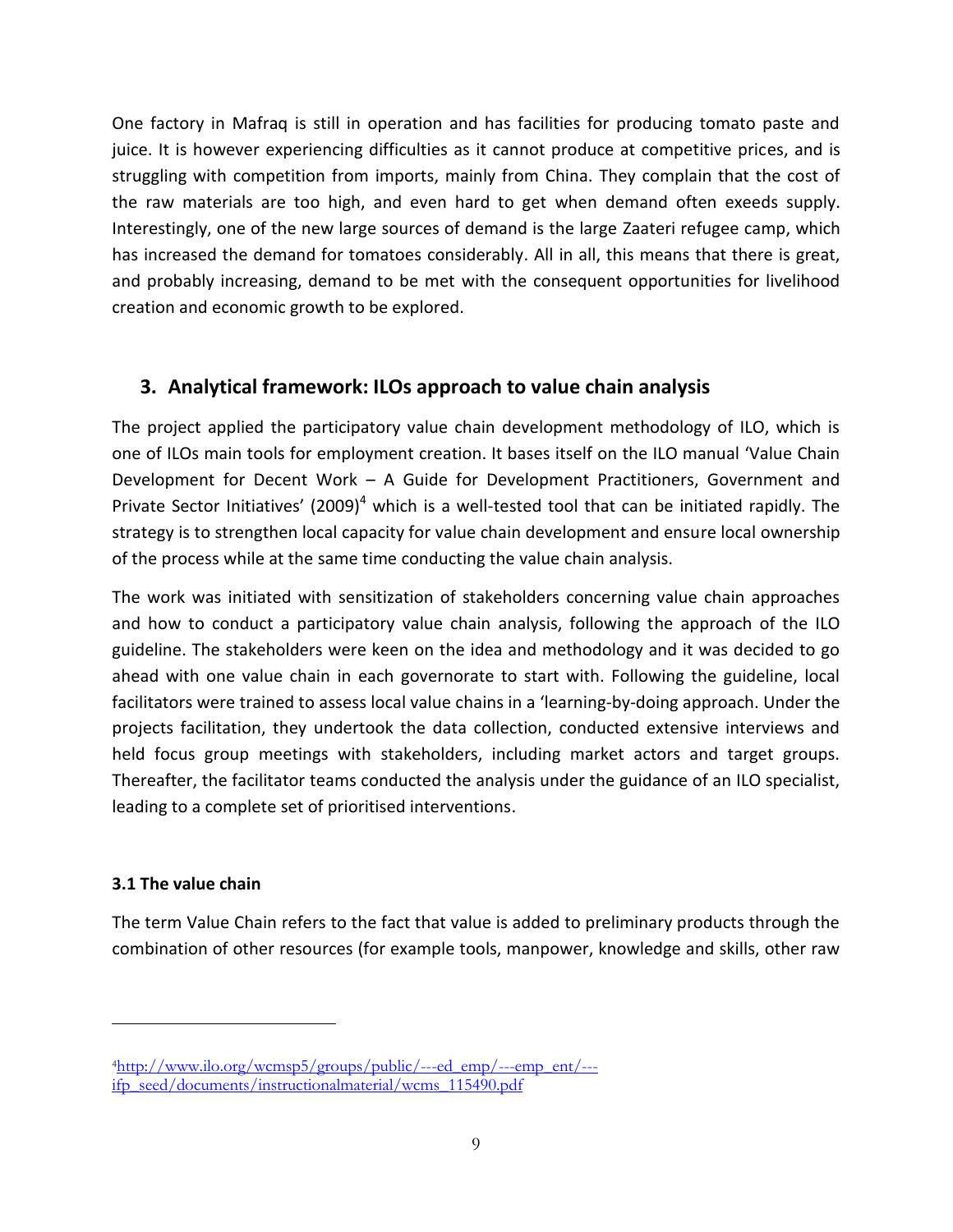materials or preliminary products). As the product passes through several stages of the value chain, the value of the product increases.

The figure below (from the manual) sketches the value chain approach and aspects to be considered:

**The market system:**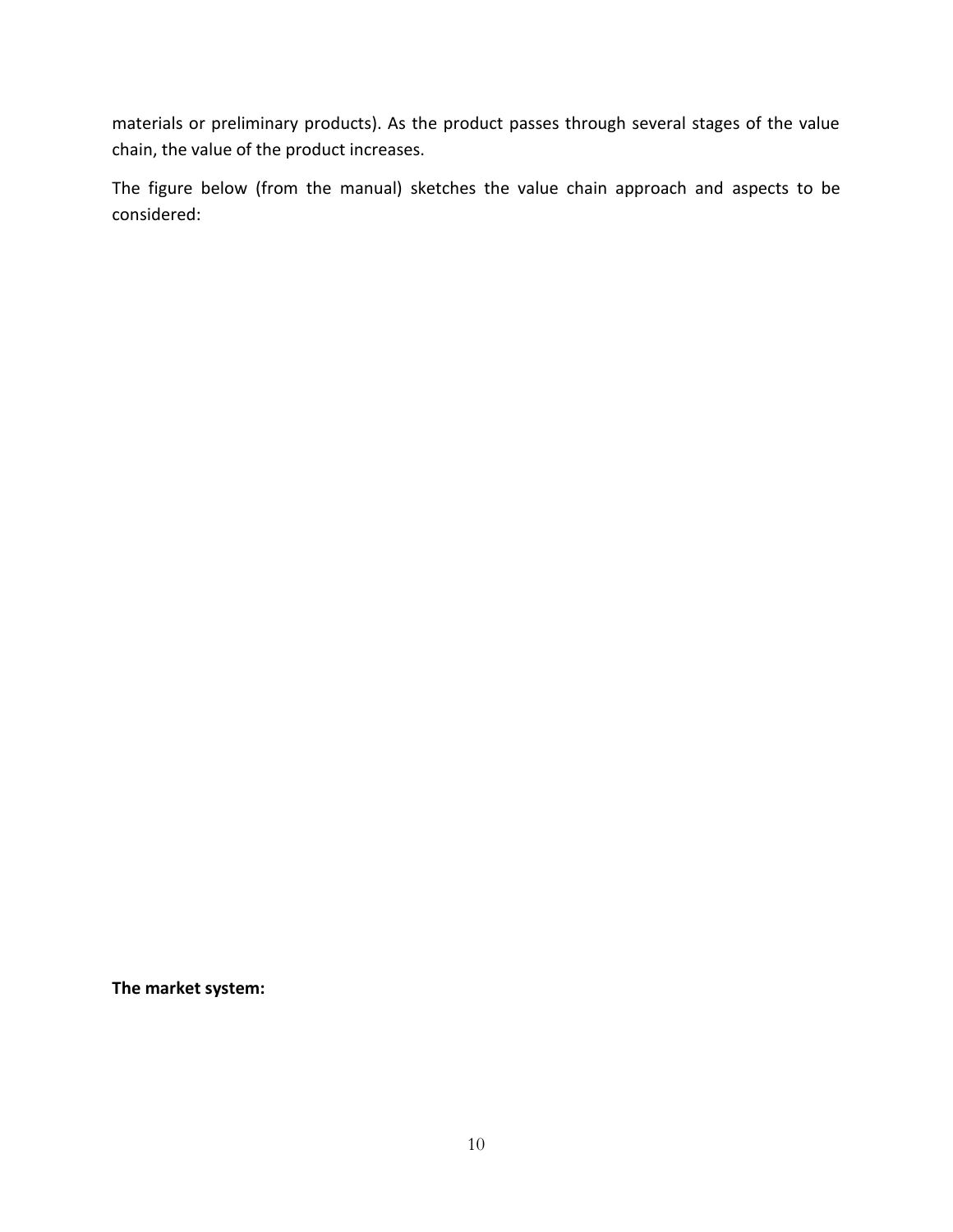

#### *Source: Springfield Centre*

Taking a value chain approach to economic development and poverty reduction (that includes creation of Decent Jobs) involves addressing major constraints and capitalizing on opportunities faced by input suppliers, producers, processors, traders and other businesses at multiple levels and points along a given value chain. This will inevitably include a wide range of activities such as improving access to necessary inputs, developing the capacity and skills of human resources, improving working conditions and productivity, strengthening the delivery of business and financial services, enabling the flow of information, facilitating improved market access, or increasing access to higher-value markets or value-added products. Value chain analysis identifies opportunities and constraints of a particular local/regional sector and analysis its market integration. The end result is an action plan or implementation matrix that proposes various solutions addressing identified opportunities and constraints.

#### <span id="page-10-0"></span>**3.2 Participatory value chain development for decent work**

The approach for value chain development is to strengthen local capacity for value chain development in the process and ensure local ownership. A local lead is needed, i.e. a focal point organisation, to support the work locally. Local facilitators are trained and undertake the actual data collection and conduct the analysis under the guidance of ILO experts. This immediately addresses the specific value chain on which the work is conducted and, in turn, builds local capacity for undertaking such analysis and address constraints. The participatory approach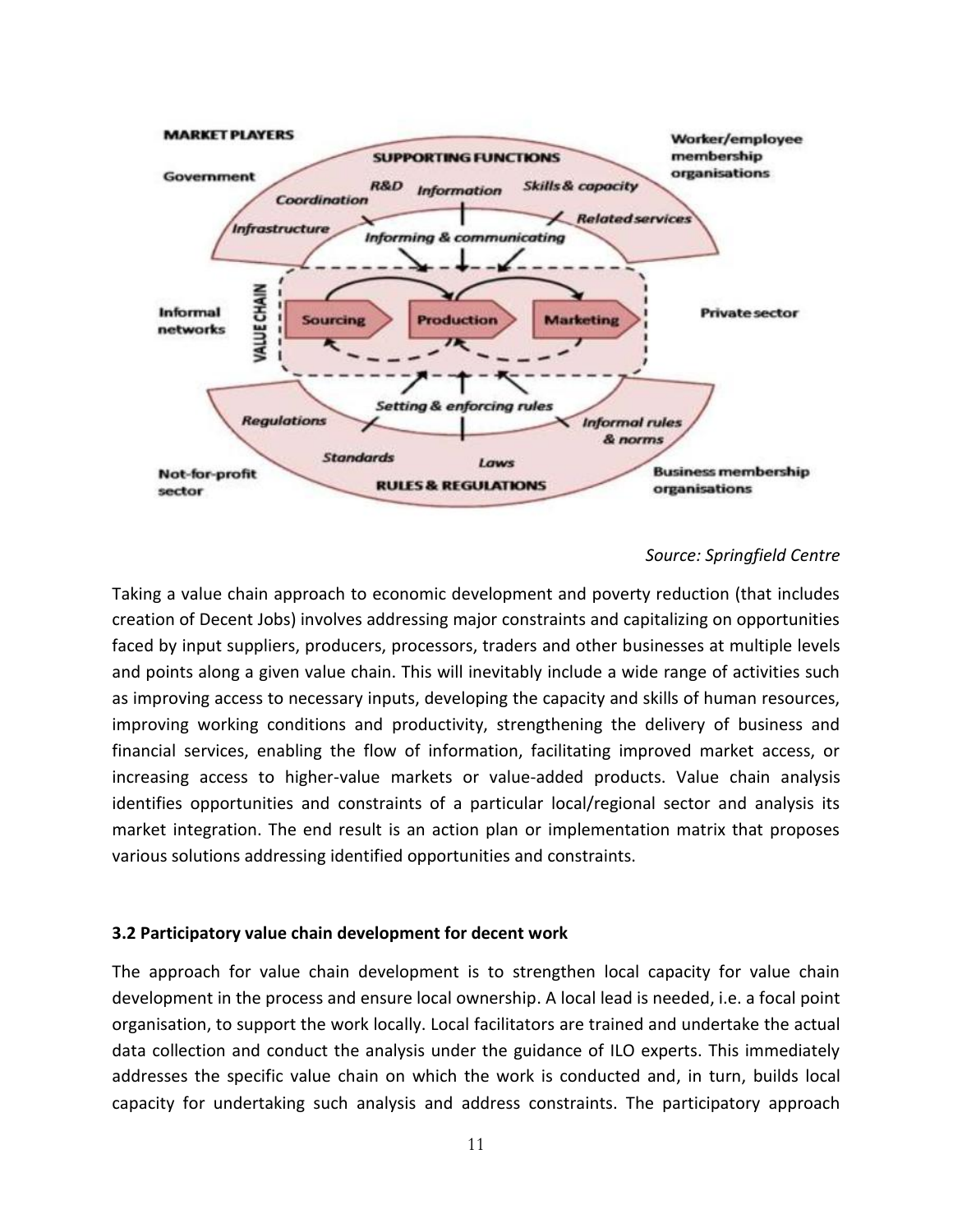ensures local ownership and thereby the sustainability of the interventions. The participatory approach also advises a highly consultative methodology for both stakeholder engagement and research.

The first sensitisation workshop was held for main stakeholders of the governorate to inform about the project and to gauge the buy-in of stakeholder. Under the guidance of an ILO value chain development consultant, participants learned about the project and the value chain methodology and agreed to go ahead. Thereafter they were asked to appoint organisations and staff to join the research team. The governorates and key partners proposed team members for the value chain teams and as soon as the teams were appointed the facilitator training started. The training applied the methodology of learning-by-doing and was done with the two-pronged goal whereby participants are trained in the methodology and to do the value chain assessment while at the same time actually conducting the assessment, leading to the value chain analysis and intervention plan. See annex A for the list of the value chain team

Upon completion of the facilitator training, workshops were held where the facilitator team presented their initial results in the so-called hypothesis workshop and prepared for the field research and data collection. The research phase lasted the next two weeks where the facilitator team conducted focus group meetings and interviews to gather data and assess challenges and opportunities in the sector. The data was processed and, finally, findings were shared and validated with local stakeholders in the so-called presentation workshop.

Upon completion of the value chain assessments, the intervention plan was made. An important factor is that the exercise identifies what needs to be done and who can do it, whilst promoting the concept of bringing stakeholders and resources together on tackling constraints, developing opportunities, and sourcing resources jointly. Hence, more work is needed to engage other stakeholders, whether that be central government or other development partners, to support the implementation. As for ILOs further support, a budget has been made available to start implementation during the so-called bridging phase of the project in the first half of 2014. The interventions will be implemented under the lead of local stakeholders, with assistance of ILO.

# <span id="page-11-0"></span>**3.3 The five value chain drivers**

To add a slightly more detailed set of factors that may influence the dynamics of the value chain, the ILO VCD approach emphasizes five drivers for value chain development. These are: system efficiency, product quality and specifications, product differentiation (competition), social and environmental standards (especially labour condition and practices), as well as policy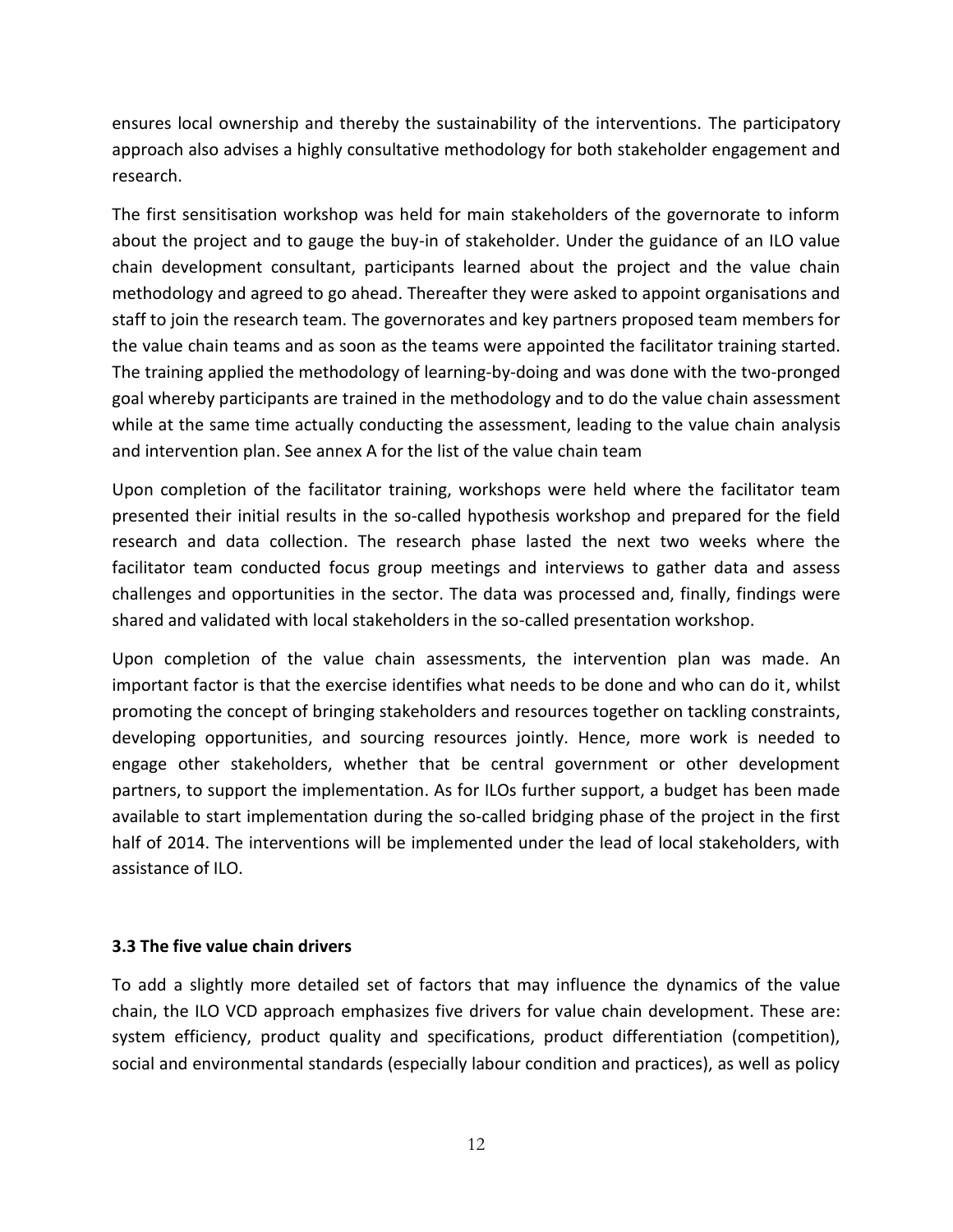and regulatory frame work which affects the overall performance of the sector, as depicted below.

#### **Five drivers of change for value chain development:**



These aspects or drivers will be considered throughout the analysis of the value chain in the section dealing with the findings.

# <span id="page-12-0"></span>**4. Main findings from the analysis**

The value chain analysis is divided into three analytical groups: The value chain itself, supporting functions and rules and regulations as depicted in the figure on page 8.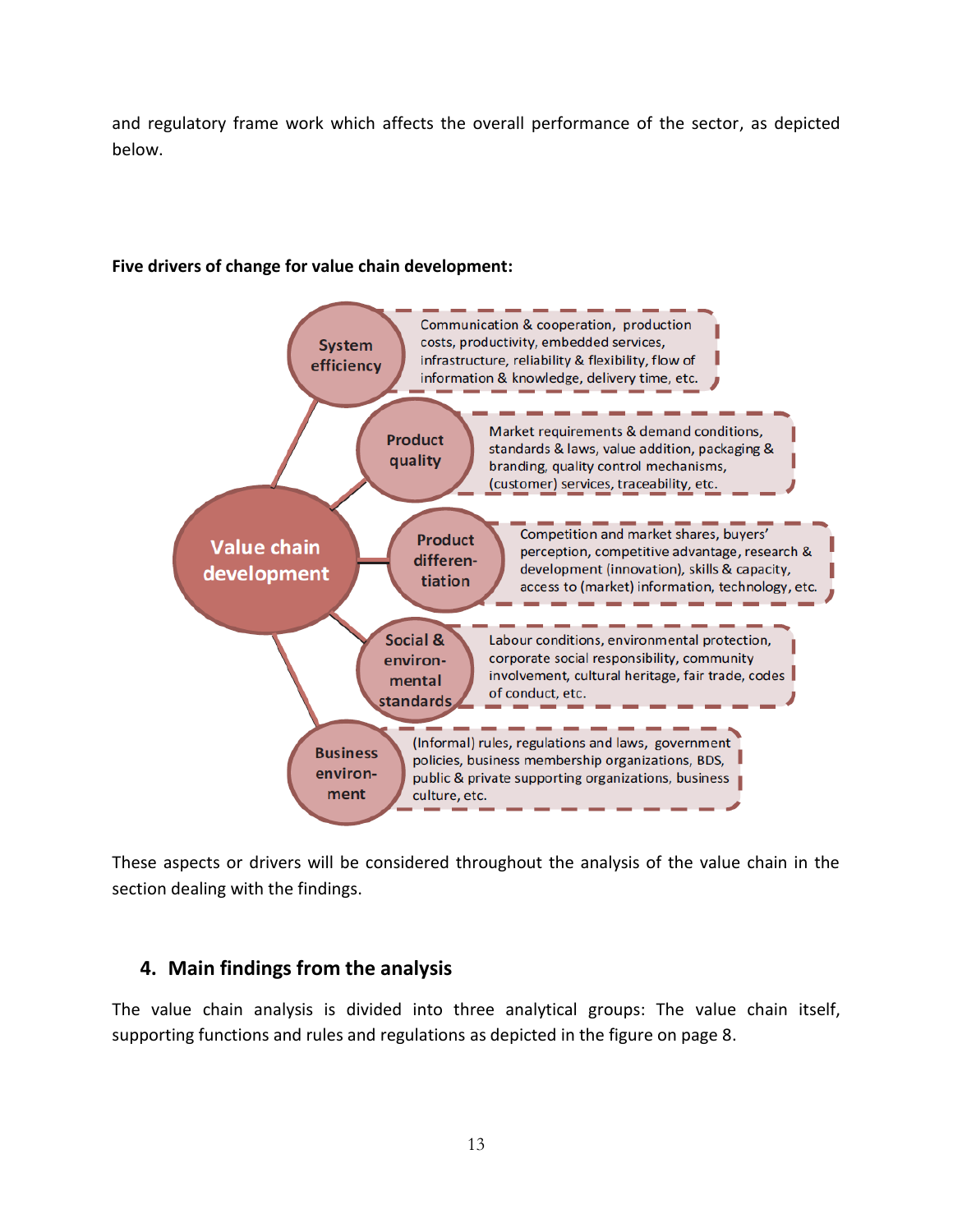

# **Concerning the chain the research team identified five stages:**

Based on this framework, the research team identified processes and constraints along the value chain, looking first at 1) inputs and sourcing, then 2) farming and production and finally 3) distribution and marketing.

# <span id="page-13-0"></span>**4.1 First level: Input and sourcing**

Mafraq has large cultivation areas and favourable weather conditions as well as access to relatively cheap labour. However, the tomato growing sector lacks professionalism and production technology. Access to irrigation water and diseases control is also an issue.

When discussing inputs, participants listed the inputs for the farming process, such as tilling equipment, seedlings, water pumps and irrigation equipment, fertilizers, poly tunnel covers, pesticides, manual tools and wooden crates for packaging. Two issues were highlighted in the research: the first is related to the quality of those inputs and the second to their price.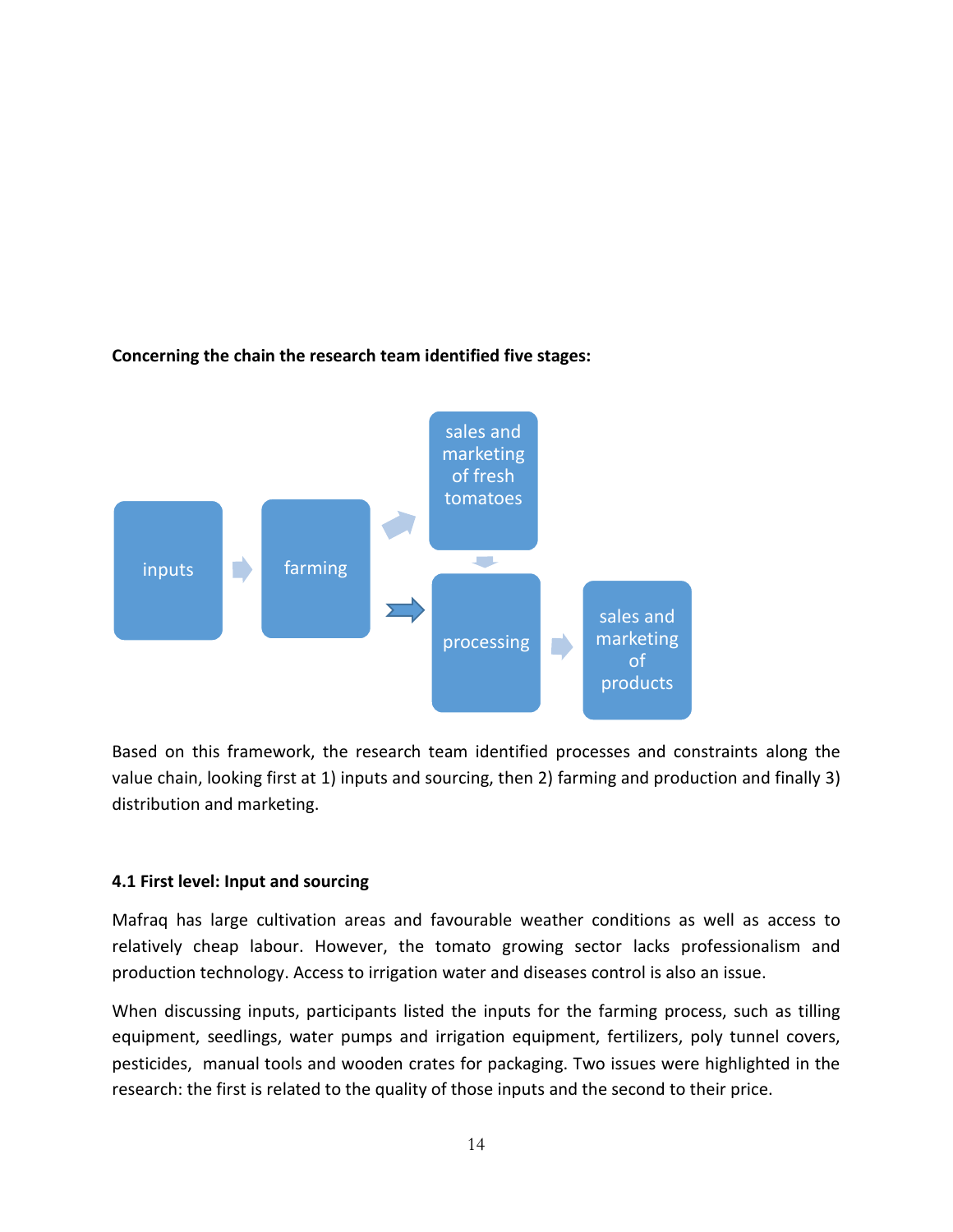Regarding quality, it was assessed that the quality of the available inputs are not monitored as much as they should be, and thus their quality and effectiveness cannot be guaranteed. For example, the seedlings are not categorized based on their origins in order to allow the grower to choose the seedlings needed. So an initiative is needed to ensure the supply of **adequate seedlings** to the tomato growers in Mafraq, including the production of special seedlings for green houses.

The fertilizers and pesticides also tend to be of poor quality, according to several growers. In fact, some growers have faced major problems as a consequence of the application of useless, if not harmful, fertilizing materials in their fields. Thus, it can be concluded that there is room for improvement concerning the quality and standard of the farming inputs and **better quality control** is needed.

Moreover, the tomato growers suffer from **the rising costs** of a number of core items, especially the costs of inputs which keep rising continuously as opposed to the price of the end product. Many of the inputs are imported, relatively expensive and subject to fluctuating market prices and taxes. This is especially true for the wooden crates; these crates are usually imported from Syria, however the conflict in Syria has made it difficult to continue to obtain these crates at reasonable prices. Added to this crisis are the high import tariffs, increasing the price paid by the farmers which has to be reflected in the price of the end product.

Moreover, small-hold farmers find it difficult to get to use **mechanical tilling equipment** due to its high rental costs on one hand, and the rising cost of fuel on the other.

Concerning water, there is reportedly enough ground water available but it needs to be pumped up from about 600 meters underground. This means that **pumping the water up** requires fairly advanced equipment, which is prohibitively expensive. Concerning irrigation, the price of electricity is reportedly the major restraining factor. More research is needed to understand how reliable the supply of water is and if tomato production can be up-scaled in a sustainable manner.

# <span id="page-14-0"></span>**4.2 Second level: Production**

The great advantage is that the products are in high demand locally and internationally but the lack of knowledge in production techniques, poor quality fruit and poor cooperation between the value chain players remains a challenge.

Concerning planting and growing, the tomato growers in Mafraq have worked in the industry for many years, however they stick to traditional methods and varieties. They are not aware of the diversity of todays market demands and **focus only on producing one type of tomato**.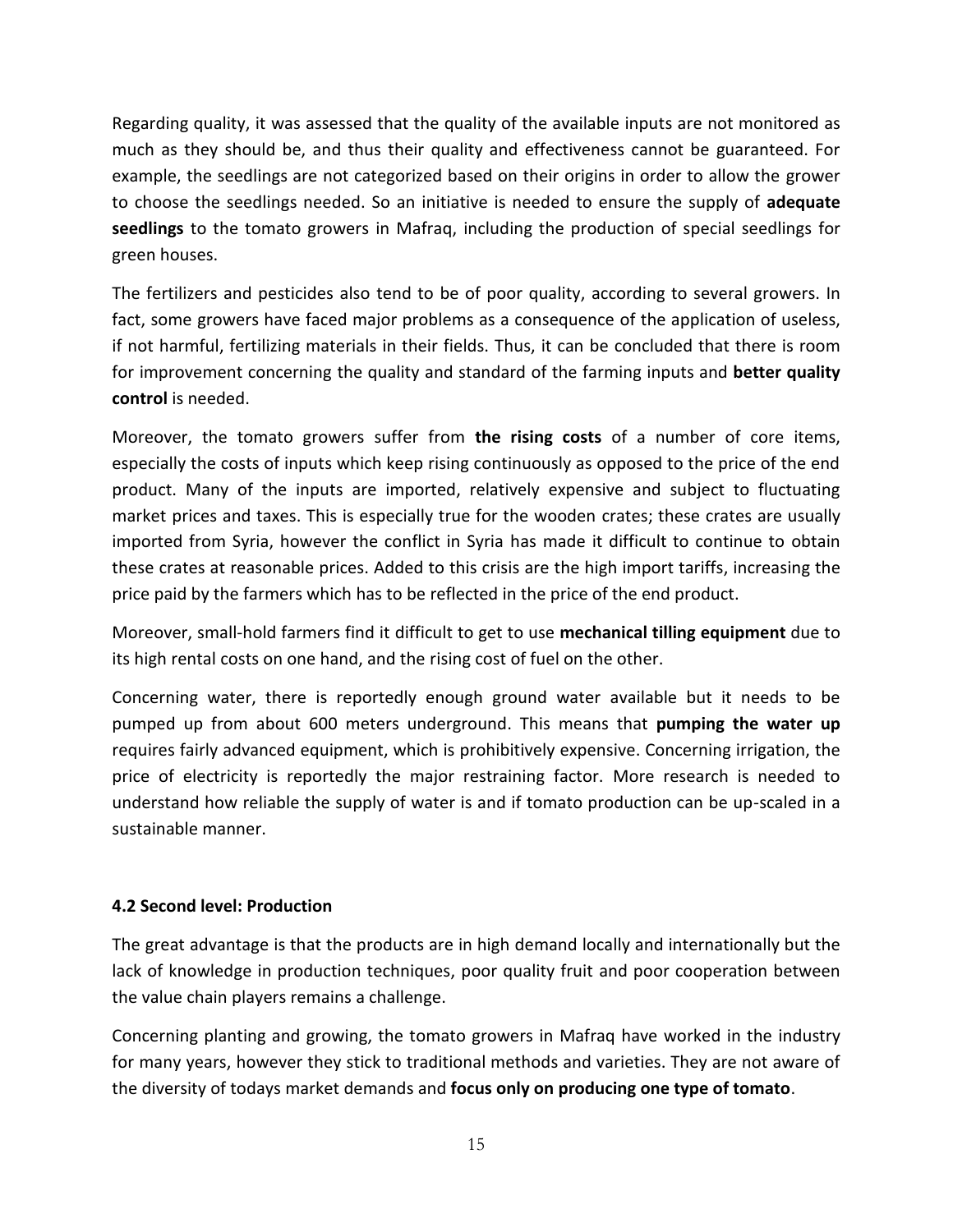There are many varieties now that are also in high demand such as cherry tomatoes, industrial tomato varieties (for tomato paste manufacturing), as well as organic tomatoes at premium prices. Yet, these types are currently not produced as the growers do not seem to be aware of the market opportunities or market access is constrained.

#### **Labour**

There is a demand for more labour at farm level but this is most likely to be filled by immigrant workers since local Jordanians are less attracted to farm work. Getting enough labour to the farms seems to be one of the major production issues. The growers have also complained about the complexity in the process to get a license, for hiring migrant workers, from the Ministry of Labour. It is very costly and hence encourages informal practices. The **bottleneck concerning hiring of immigrant labour should be resolved**, and should not be considered an issue if it does not mean job losses for Jordanians

Jordanian workers are less interested in the field work but rather prefer jobs further up the value chain. Hence, it should be explored how **more jobs and livelihood opportunities can be created in higher value adding activities**, such as processing, either at industrial scale or cottage industry level. The latter may be particularly relevant for female entrepreneurs who can produce from home or in smaller production cooperatives. There is an opportunity to engage women in household production of tomato paste and dried tomatoes, initially, by building their capacity and linking them up with microcredit institutes. This can be done through an organized partnership with local technical stakeholders, such as IRADA, to conduct the technical capacity building and conduct the relevant feasibility studies.

Some stakeholders claim that **inappropriate working conditions for farm workers and low pay (possibly under the minimum wage) is the reason that Jordanians are not prepared to work on farms** and that if the conditions and pay were better, then Jordanians would take up farm work. A rapid study should be made to assess this situation with its cultural dimension, and if there is really significant potential for creating jobs for host communities at local farms, simply by improving the working conditions.

#### **Increase quality and quantity of fresh produce**

There seems to be an increasingly **high demand for tomatoes,** far exceeding what is currently being met by local producers. Hence, efforts should be invested into expanding production to essentially keep pace with current market demand, for example the tomato factory in Mafraq which reportedly cannot get enough fresh produce, as well as that of new potential markets.

Generally production is characterised by low-tech and traditional methods of growing tomatoes. Hence, to boost the sector there is a **need for technological upgrading and introduction of higher yielding methods**. Options for transfer of advanced technology include: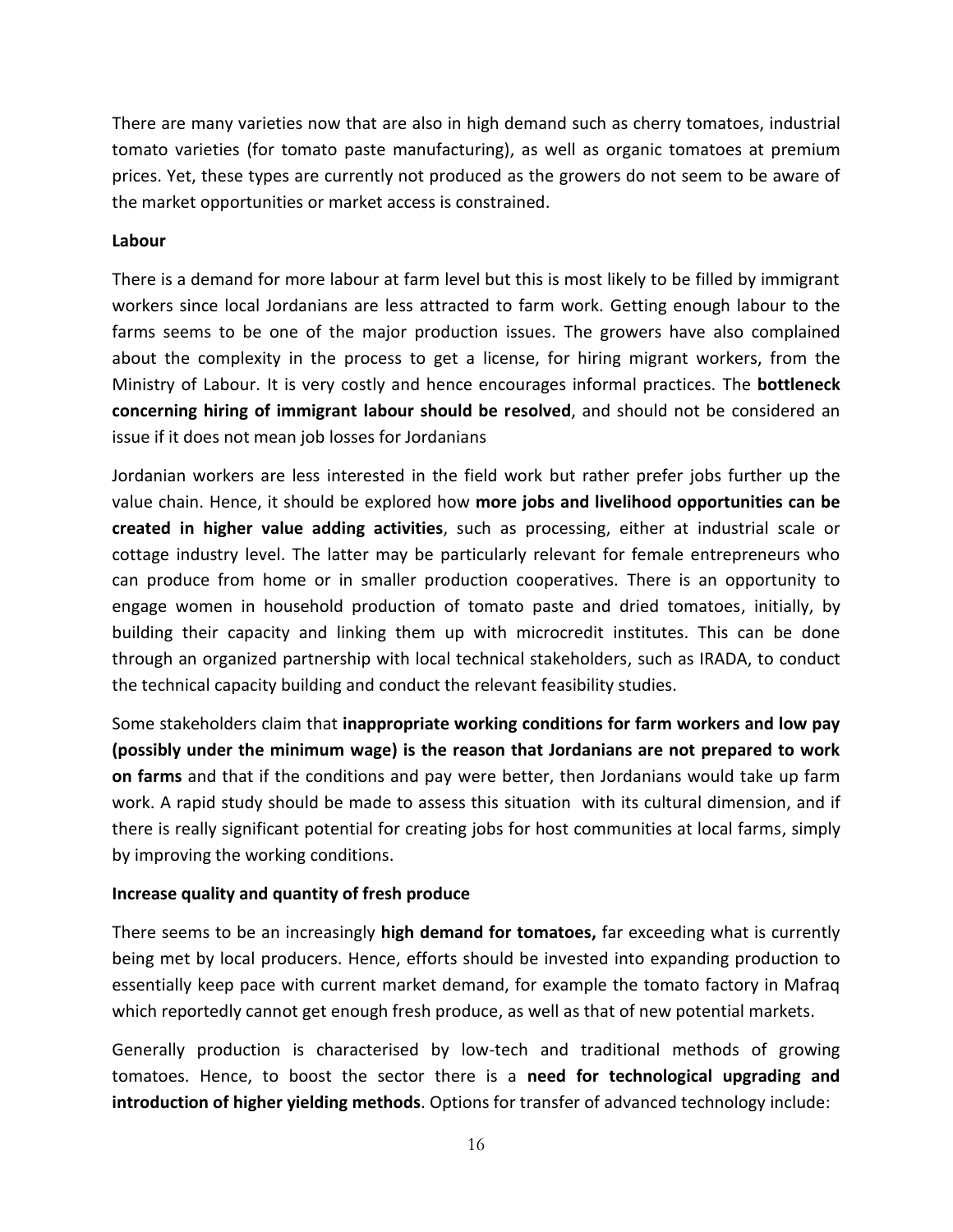- a. Use of proper varieties that are appropriate for the area and are marketable locally and internationally. These must also be clearly identifiable as produced for the fresh or processing markets.
- b. Only strictly controlled use of pesticides and fertilizers, permitted internationally.
- c. Use of modern agricultural technologies required by GlobalGAP and accepted by importing countries.
- d. Training for the labour force on applications of modern agricultural techniques, ranging from planting, to proper harvesting and/or processing, in order to attain the high quality production that meets national and international specifications.

Transfer of advanced technology in the areas of picking, grading, cooling, storage, packaging, processing, and transporting through:

- a. Continuous consultation and co-ordination with the buyers, importers, and the parties involved in order to stay informed about the pre-set conditions, specifications, and standards that precede the preparation processes for marketing locally and for export marketing.
- b. Investment in picking, grading, packaging, cold storage, and equipment needed to ensure proper handling of products and preserving its quality during its stay in the storage.
- c. Training technical staff that are able to prepare the product within the required specifications, efficiency, and at minimum costs.
- d. Providing the paste factories with the high quality raw materials required to maintain a high quality product at every stage until it reaches the consumer.
- e. Maintain highest sanitation conditions inside and outside the Packaging Centres, Paste Factories, and Sun Drying Sites through installing appropriate systems and training specialized staff.
- f. Installing proper systems and following appropriate measures and practices to insure fulfilling all production and value adding requirements.
- g. Acquiring certificates and licenses that attest to the conformity of the products and the production practices to the requirements.

Upgrading production methods should increase yield and improve the quality whereby the produce should also become more price competitive.

# **Product differentiation**

As growers and the whole production system in Mafraq tends to focus on one traditional variety of tomato, options for increasing income and reaching new markets through product differentiation needs to be explored.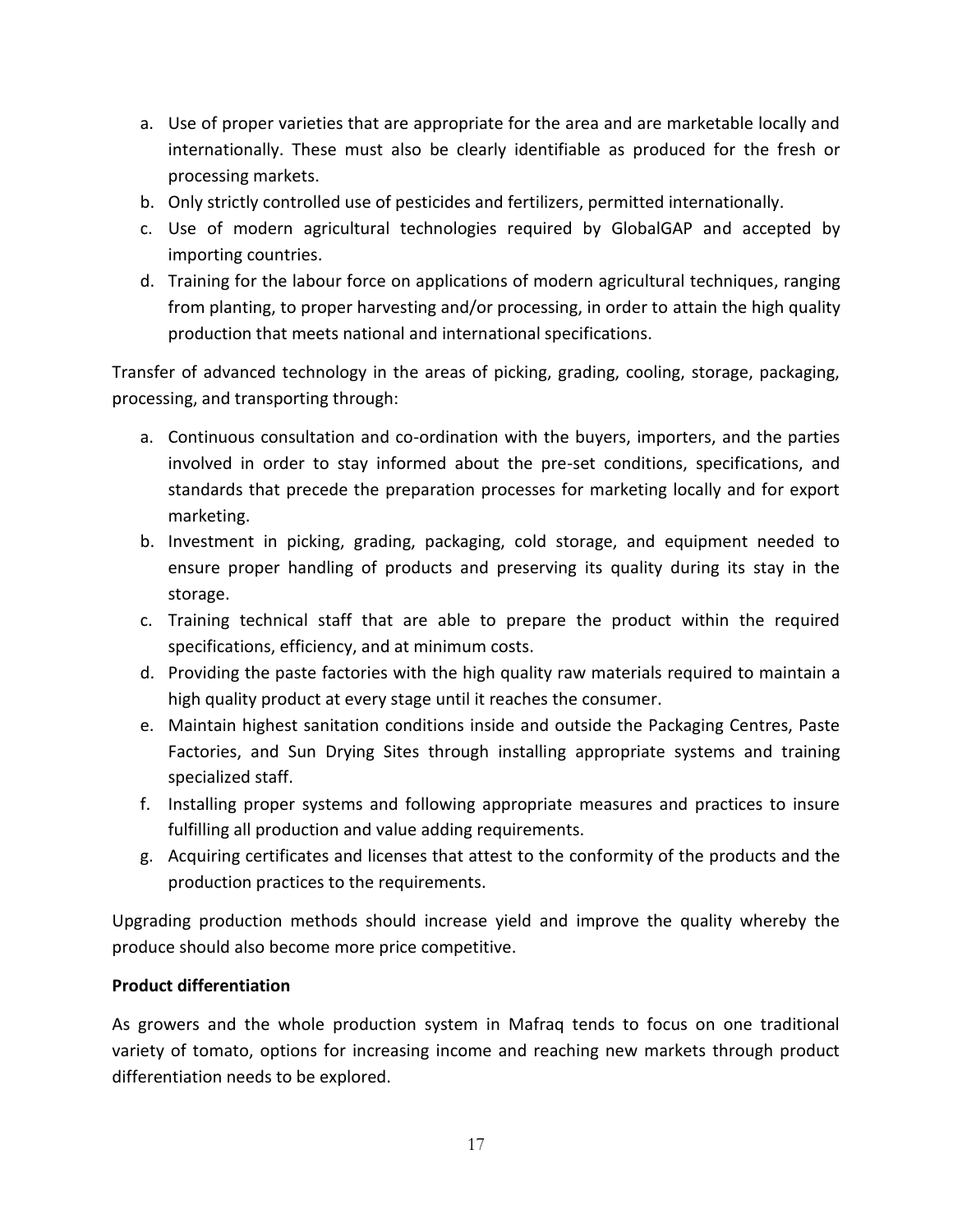One product that sees very high international demand is sundried tomatoes. Jordan's local production of **sun-dried tomatoes** in 2010 was 185 tons, but a further 281 tons of sun-dried tomatoes were imported in the same year. See annex C for further details. Also **tomato paste** sees huge demand internationally and even in the domestic market there are opportunities; Jordan currently imports over a third of its tomato paste, mainly from China and Syria, so promoting local produce on the domestic market may offer good marketing opportunities. See annex D for further details.

There is also a **huge market for organic tomatoes**. There is some organic growing going on **but the mechanisms for control and certification are not in place**. So even if some producers label their products 'organic' this is not certified and there are reportedly a great number of producers that take advantage of the lack of controls and falsely sell their products labelled as organic. An initiative should be launched for such certification, possibly through a farmers' association or a standards and control board.

Overall, the option of introducing new varieties of tomato and new production methods, such as organic farming, to meet market demand and market trends, should be explored. **Pilots and demonstration models** should be launched to test new species and research and refine methods that introduce farmers in practical ways, with a view to increasing their awareness and confidence to engage in new ideas.

#### **More value adding activities**

The large tomato **factory has idle capacity** due to an increasingly sustained lack of tomatoes from the farmers at an affordable price. Currently farmers are selling for export, for example to Iraq or to the Zaateri camp, and get far higher prices than the factory can economically pay. There should however be a possibility of increasing production and through more effective methods be able to supply tomatoes to the factory at a competitive price. Hence, there seems to be plenty of unfulfilled demand domestically that suggests a need for more efficient production to ensure prices are competitive.

There are many options for smaller businesses to enter into manufacturing of various tomato products. These include paste, sundried tomatoes and juice. A **market assessment should be made** to assess business opportunities for higher value adding businesses in the tomato value chain.

There is apparently a **reluctance from the growers to developing their activities away from the traditional methods** because of the uncertainty concerning costs and market demand. Hence, there is a need for assessing and documenting the demand and at the same time demonstrate the method and profitability of changing practices and product types.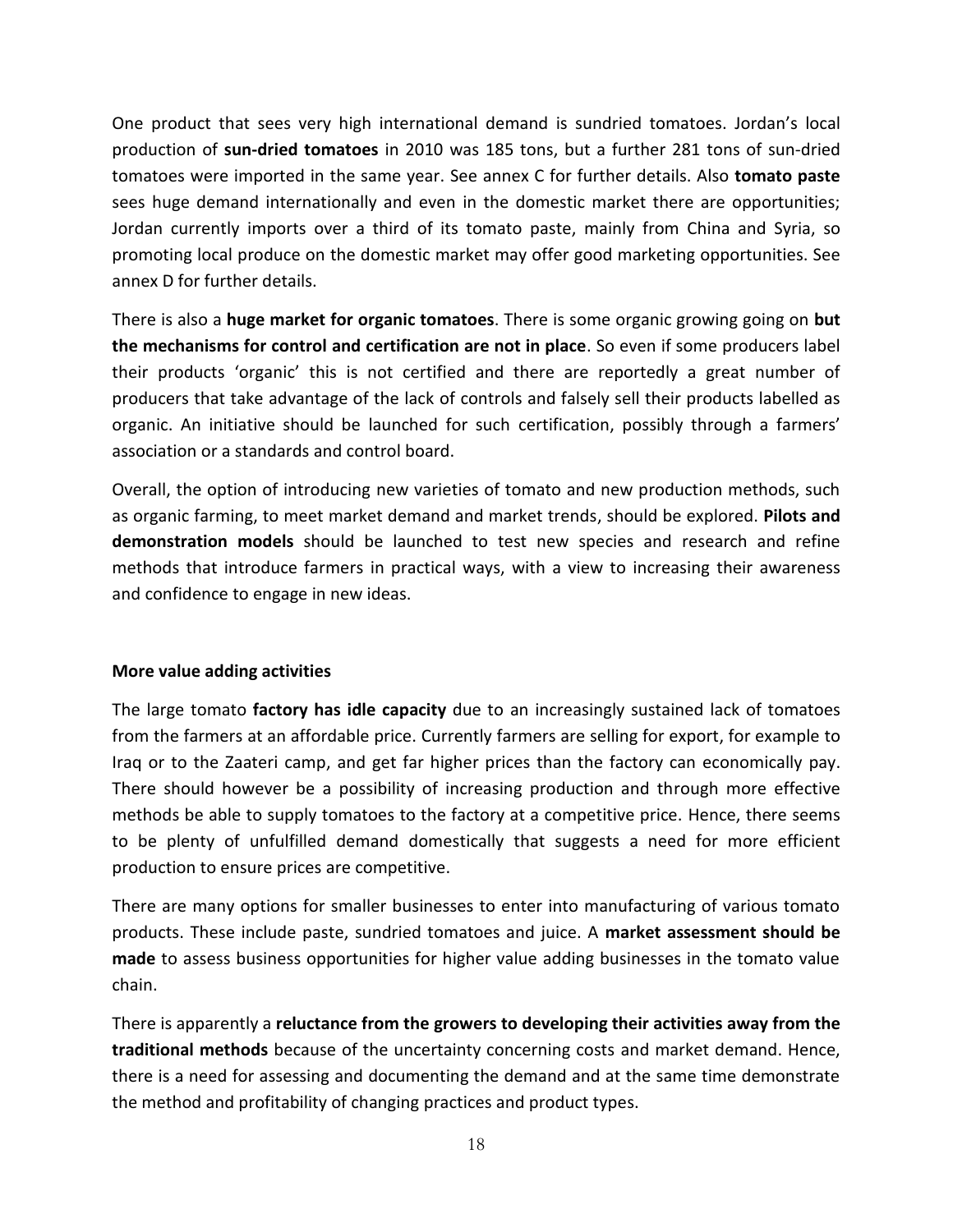Finally, there is very **little cooperation and exchange of information** between tomato growers. Bringing the farmers together to develop the sector, work together on developing new markets and new products could bring great benefits. The same applies on the input side where cooperation for purchasing in bulk, increased bargaining power or creating joint businesses to supply goods and services they lack, could be a great lever for development of the sector. Even working together to enter into dialogue with government and advocate for changes and assistance could bring advantages to the farmers. Currently, there is however little sense of initiative towards joint efforts. Therefore, launching an initiative to **sensitise growers to the concept of having a business association, working together, usefulness of cooperatives and advocacy work** is recommended. This would hopefully lead to further cooperation, strengthened bargaining positions and empowerment of the farmers.

#### <span id="page-18-0"></span>**4.3 Third level: Sales and marketing**

Tomato producers in Mafraq have fairly good access to both local and international markets. However, a number of challenges remain such as poor transport/logistics, lack of long term planning and cheap imports that often compete with local fresh and processed products. Moreover, the political instability in the region could result in sudden boarder closures and many other unforeseen problems.

Mafraq Governorate is characterized by numerous small-holder tomato producers who are estimated to produce about 70% of the total volume of tomatoes produced in Jordan. However, this structure has led to certain marketing challenges. These challenges include:

Domestically, tomato growers are almost entirely reliant on the central market in Amman (Souk Wasit) to sell their tomatoes, and this makes them very dependent on the traders and day to day price volatility.. Those traders ultimately control the prices of the tomatoes, securing that their share of the profits is intact in all events, while the risk of any losses sits solely with the farmers. An alternative **market option is lacking at present.** The monopoly of the central market traders puts the growers in a very weak bargaining position. Ideas for viable alternatives are crucial, such as, joint marketing through producer cooperatives, or virtual buyer / seller platforms, in order to create a fairer, more transparent and wider marketplace.

The tomato harvest is seasonal, leading to a supply glut in small windows of time whilst demand supersedes supply at most other times of the year. One solution could be to promote the wider usage of **greenhouses to lengthen the season**, which would also protect and improve the quality of the fruit. Hence, there is a need for awareness raising and training in the use of greenhouse technologies, possibly including production of low cost greenhouses, and better packaging and transportation to reduce post-harvest losses. Access to new market channels, for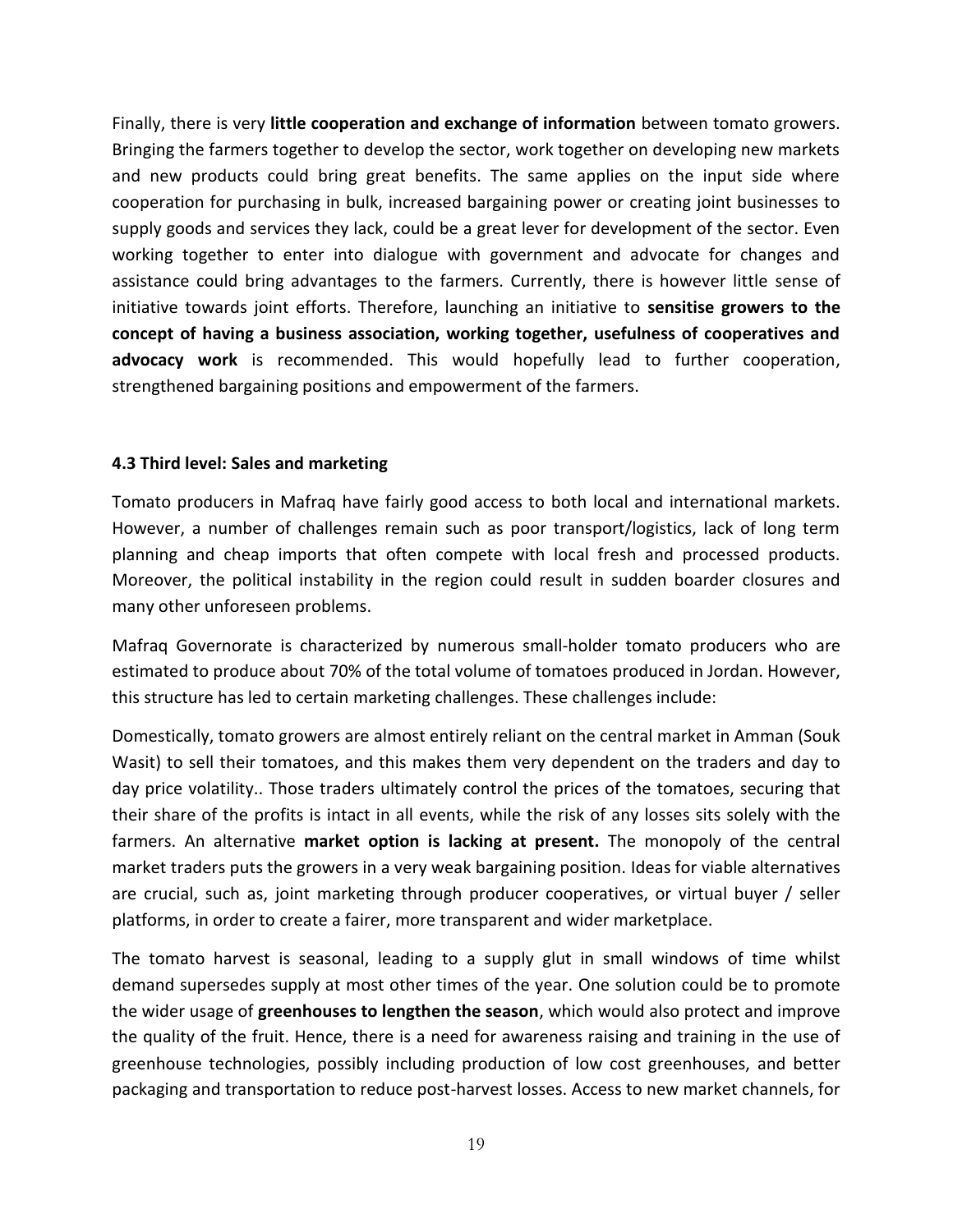example through the large – currently totally underutilised - tomato processing facility just outside Mafraq, needs to be explored.

Moreover, given the **lack of cold storage facilities**, growers are forced to sell their products immediately after harvest to avoid any losses. Such facilities could put the growers in a better bargaining position where they can hold on to their produce when market prices are low.

The **demand for tomatoes fluctuates** due to the lack of political stability in the region, especially between Jordan and its neighbouring countries. The exports opportunities vary and may suddenly disappear, leading to losses for the growers. In recent years, the growers were affected because of the instability in Iraq which has only changed this year, again allowing the growers to export their products in larger quantities to Iraq.

As earlier mentioned, the tendency is that the growers produce only one variety of tomatoes with **little knowledge of market demands and trends**. Hence, providing farmers with better knowledge of market opportunities could be a great lever for development of the sector. A proper **study of market opportunities,** possibly in conjunction with a sector wide marketing plan, should be conducted.

Locally, **demand can also be furthered if cottage industries are promoted**. However, it appears that the relationship between tomato growers and the small-scale producers of household products such as tomato paste or dried tomato is unstable and tense due to discouraging past experiences. Yet, these firms are still surviving and may have a capacity to purchase and produce more quantities of tomatoes than currently is the case.

Another factor that is negatively affecting the export potential of the sector is the fact that **freight prices from Jordan are higher,** in fact much higher than from similar tomato exporting countries in the region, such as Egypt. Work in co-operation with the freight companies and transport services to reduce the price, improve product handling operations and reduce the time taken for transportation in order to preserve the quality of the produce during transit, and at a reasonable costs is needed.

# <span id="page-19-0"></span>**4.4 System efficiency**

There are opportunities for reducing costs and increasing efficiencies in the market if value chain stakeholders – large and small – work together. Buyers want to buy products of the highest possible quality at the lowest possible price; they want quick and flexible responses to their orders and short delivery times. In order to achieve these market requirements all opportunities for increasing system efficiency need to be explored – and this requires cooperation and coordination of activities amongst value chain stakeholders.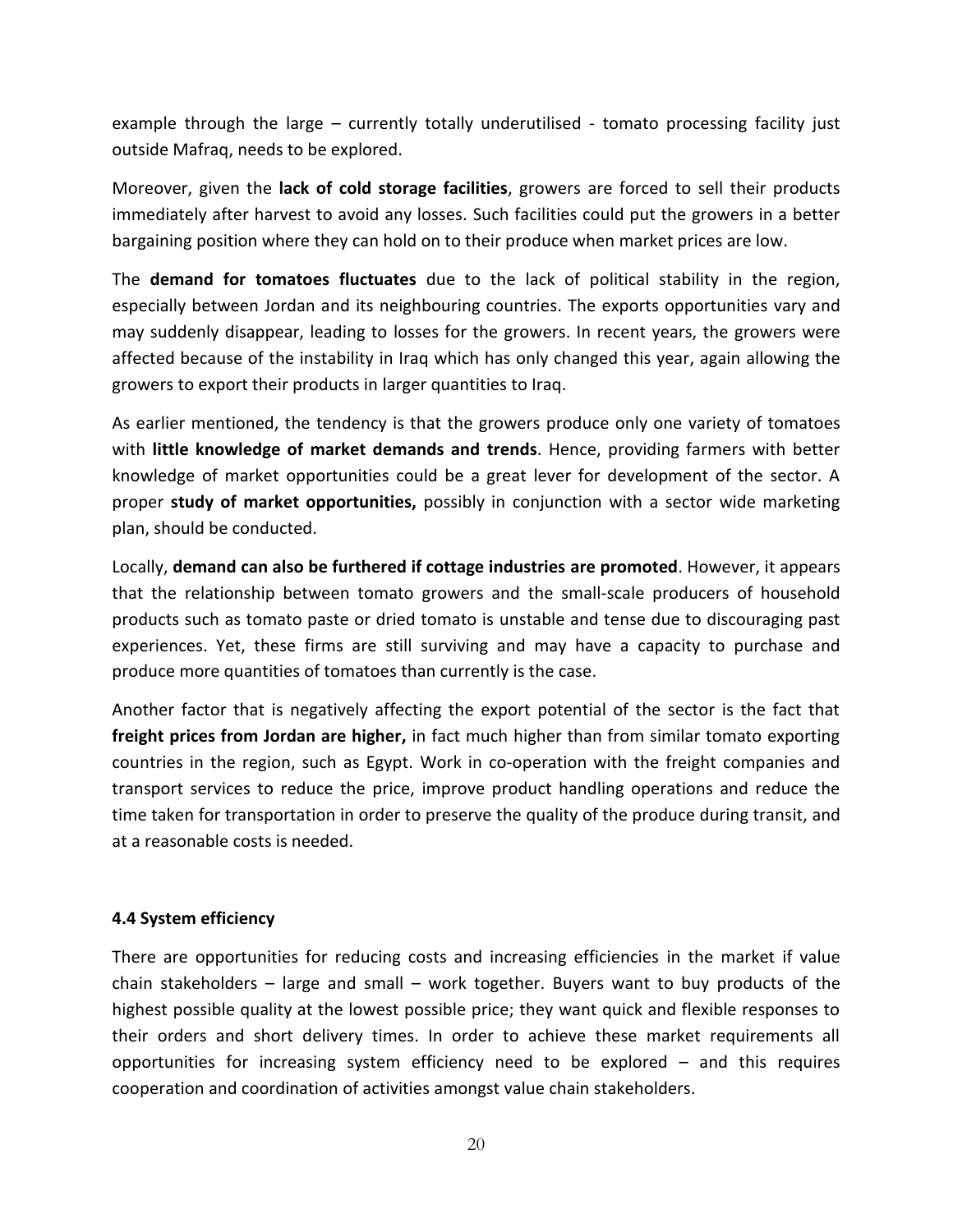The tomato value chain in Mafraq sees **very little cooperation - whether horizontally or vertically – and there is no formal mechanism for promoting the interests of the sector or cooperation**. The sector could benefit a lot from cooperation between farmers and along the value chain between sellers, buyers and service providers. There seem to be many shared problems which could be overcome by helping the producers in getting better organised. This could for example be in a business association that takes responsibility, for example, for quality certification of inputs, certification of producers, market access and advocacy for support from government when needed.

There is reportedly a lack of trust between farmers and government institutions. Stakeholders are **missing a government role in protecting and helping the sector**, whether on the level of the sustainability of export operations, which need planning and political stability, or concerning taxes that negatively affect the stakeholders in all stages of the value chain. This can be mended though **promoting dialogue** where stakeholders articulate their difficulties and work with the local government on how to resolve issues, with the joint goal of stimulating economic growth and job creation. However, there is also a lack of initiative from the entrepreneurs to look for solutions for the sector whether through creating coordination mechanisms or through developing the product. Stakeholders would of course also need to understand and appreciate the importance of getting involved and cooperating to address joint issues.

# <span id="page-20-0"></span>**4.5 The supporting factors**

Supporting factors include the widest range of institutions, structures and establishments, such as governmental organizations, the private sector and civil society organizations that somehow can be considered a support or service provider for the sector. The supporting factors include infrastructure, information and data, training and expertise, research, development and coordination

**Infrastructure**: the need for rehabilitation of the agriculture roads is one of the most pressing factors concerning production operations, and would contribute to avoiding the damage of the products. Electricity is available but the contracting company adopts rigid rules regarding money collection and the price is a heavy burden on both growers and business owners.

**Coordination**: The research findings indicated that there is very little collaboration and coordination from the side of potentially supporting institutions.

**Data and Research:** There are research centres (such as the National Centre for Agriculture Research) but they are reportedly lacking resources. The lack of human resources and the limited budget, results in poor research work and very weak mechanisms for sharing the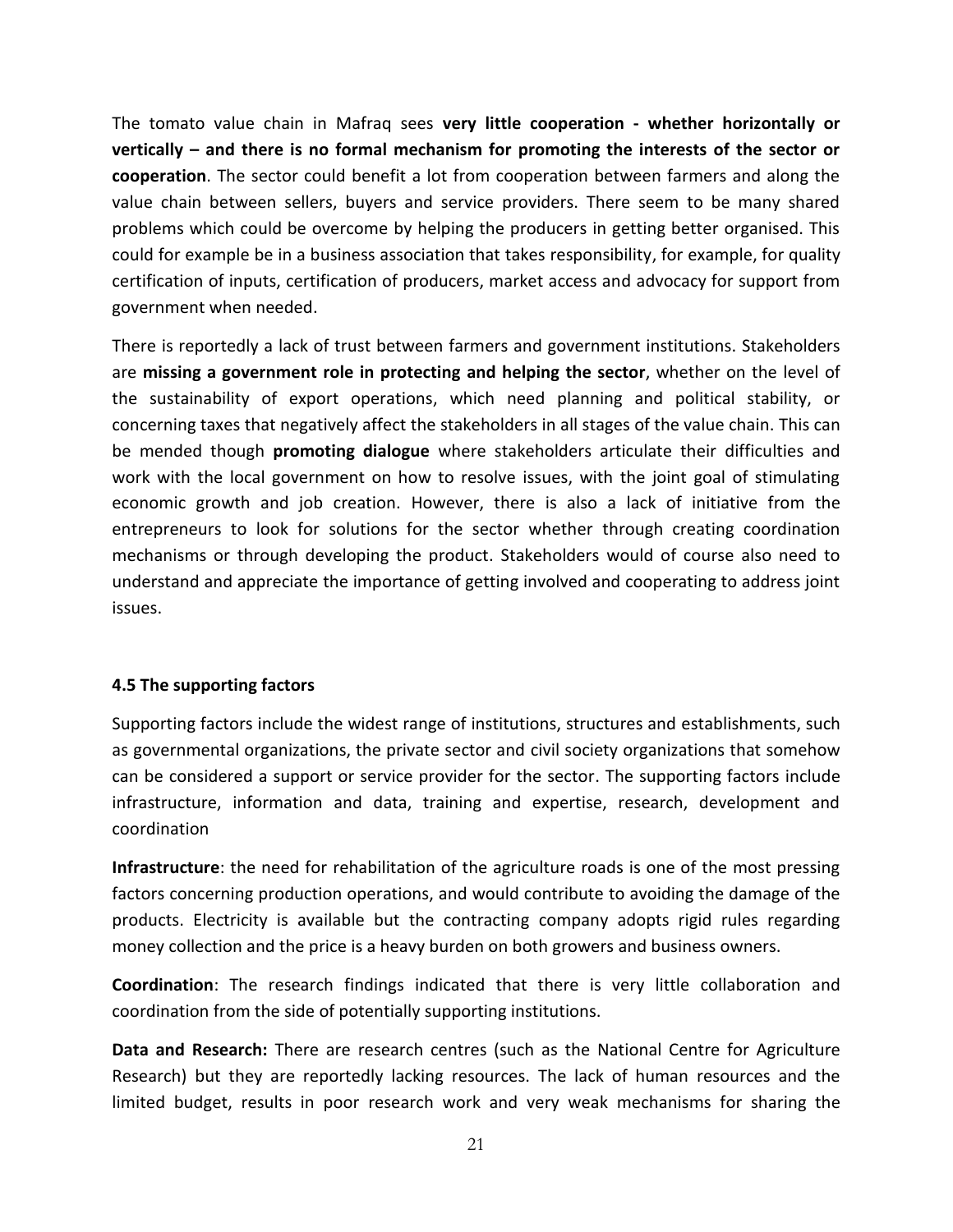research results and applying them on the ground. Some data is available, but the tendency is that it is either not accurate or not published and shared with the public. On a positive note, it should be mentioned that the National Centre lately contributed to addressing the diseases that affected tomatoes, especially the Tuta Absoluta which is considered a destructive infection. The interventions of the researchers in the centre contributed to a large extent to eradicating this disease.

**Training:** Some public departments such as the Department of Agriculture, governmental programmes such as IRADA and the National Centre of Agriculture Research, as well as NGOs, conduct various technical and managerial trainings. However, most of these trainings are not associated with any field work, which is huge problem as this is exactly what the farmers need, field based training. This could be done by agriculture engineers and extension officers from governmental departments, except for the scarce numbers of agriculture engineers and their transportation budget that's reportedly too restricted, for them to operate effectively in the field. So **growers are hardly receiving any services and support**, and growers in remote areas are particularly negatively affected.

#### <span id="page-21-0"></span>**4.6 Enabling Environment**

Any economic sector is influenced by a number of factors that go beyond direct production related activities, such as the rules and regulations governing the geographical and sectoral area, including informal rules and social values.

**Rules and regulations:** Value chains do not exist in isolation but they are embedded into a highly complex social, economic, political and cultural environment, which determines the nature and success of business transactions within the chain (e.g. investments or business startups). The business environment can be seen as consisting of an immediate environment in which enterprises are part of markets in which they use various resources and markets in order to produce products and services. The market in turn is influenced by regulations, institutions and interventions that immediately affect a particular sector (such as labour regulations).

**Laws and standards:** Despite the existence of national standards and regulations for agricultural production, these are not enforced and hence not effective**. Information of standards etc. are also not disseminated** to the growers.

Growers also find that the **level of taxes are too high.** 

Many growers talked about the control and **monopoly-like influence** that few larger farmers have on the dynamics of the sector. It was assessed to be due to their connections with the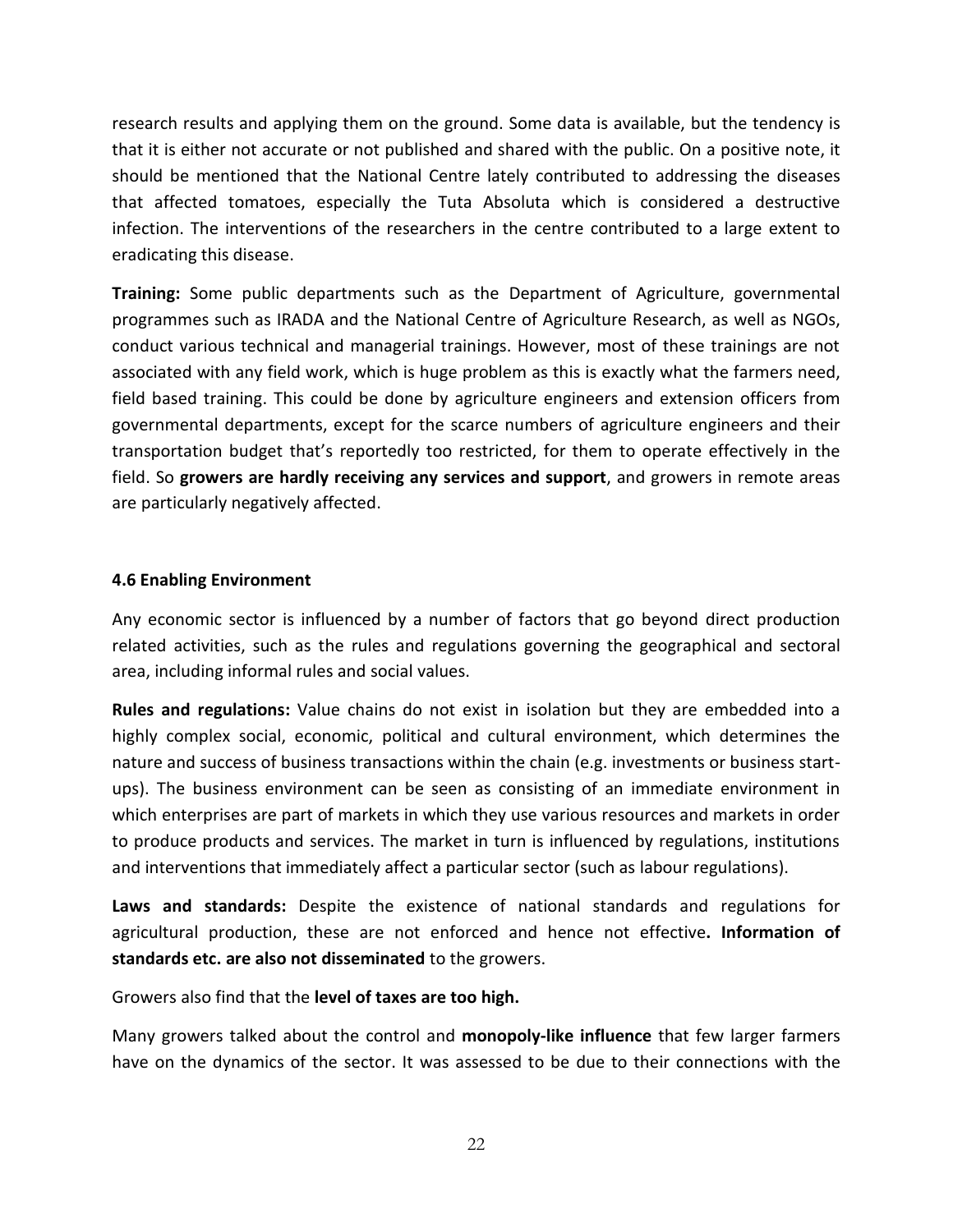government which served only a few large farmers. This structure may marginalize smaller farmers and put them in a more disadvantaged position.

Concerning the laws and regulations, growers and entrepreneurs find that many of **the laws in the sector are unclear and ambiguous** which leads to discretionary interpretation of the rules and laws. Moreover, entrepreneurs and farmers are not involved and have **no say in policy making** and other legislative activities that affect their businesses.

Hence, there is a need to disseminate clear guidance on standards, laws and regulations that affect the operations of farmers and entrepreneurs in the tomato sector.

**Social & environmental standards:** Consumers are becoming increasingly aware of social and environmental standards and are increasingly demanding products that fulfil these requirements. Retail and multinational companies are feeling pressure from consumer organizations, media, governments and NGOs to improve social standards in their supply/retail chains and to minimize environmental impact. The ILO's International Labour Standards are playing an increasingly important role and are being included in codes of conduct of private sector CSR initiatives. Here again, it is more than a matter of doing business in a socially responsible way: it is in the commercial interests of companies to react to this consumer demand. Ensuring good social and environmental standards also means being able to trace products and services all the way back to their origin. This requires that businesses along the value chain cooperate.

Across the tomato value chain in Mafraq there is however **very little knowledge of social and environmental standards, which will prove to be very decisive in endeavours to reach international costumers.** Therefore, efforts are needed to sensitise growers and other value chain stakeholders to the importance of respecting decent standards across the value chain, and for all stakeholders to agree on doing so, as any weak links can prove detrimental for all the farmers and businesses in the sector.

#### <span id="page-22-0"></span>**4.7 Decent Work in the tomato value chain and gender**

Growers in the tomato sector employ workers mainly from Egypt and Syria. These workers need permits from the Department of Labour. There does however, despite their legitimacy, seem to be **a decent work deficit for the farm workers**: regulations for health and professional security are mostly not enforced. Pay could be unfair in comparison to the daily number of working hours. In addition, fields are usually not equipped with restrooms for workers. Growers also would not mind employing minor children if those were able to perform the required work. Moreover, there are no criteria to respect gender differences in employing and choosing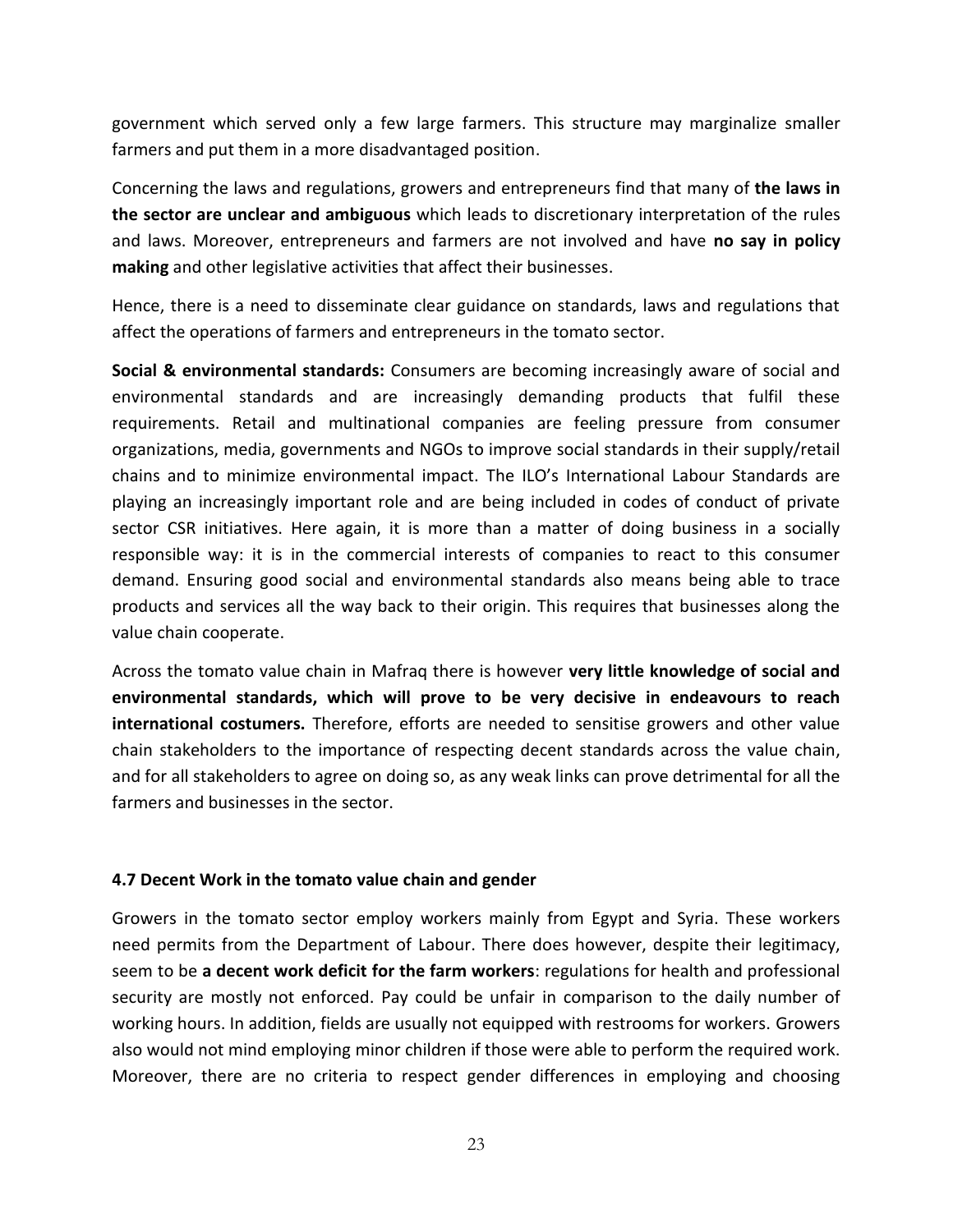adequate jobs for women. Finally, the inspectors of the Department of Labour do not seem to be performing the needed effort for the enforcement of these criteria.

The number of Jordanian males working in Agriculture is negligible, and the number of females, mostly working as temporary daily pickers, is marginal. It is estimated that **50,000 Syrian refugees are working illegally** (without working permits) in the Northern Governorates. The Ministry of Labour does not have a capacity to control the illegal workers from the refugee camps. Workers caught working without permits are returned to the camps or deported. There is reportedly also **child labour**, and there are no measures to safeguard occupational health and safety.

\*\*\*

In summary, the findings from the data collection and analysis of the identified issues can be grouped into the following intervention areas:

- 1. Improve inputs in terms of quality and price
- 2. Develop new products and increase production with technological upgrading
- 3. Market development
- 4. Improve efficiency of value chain
- 5. Improve support structures and services for the sector
- 6. Improve the enabling environment

These are described in details with proposals for action in the intervention matrix in the next section.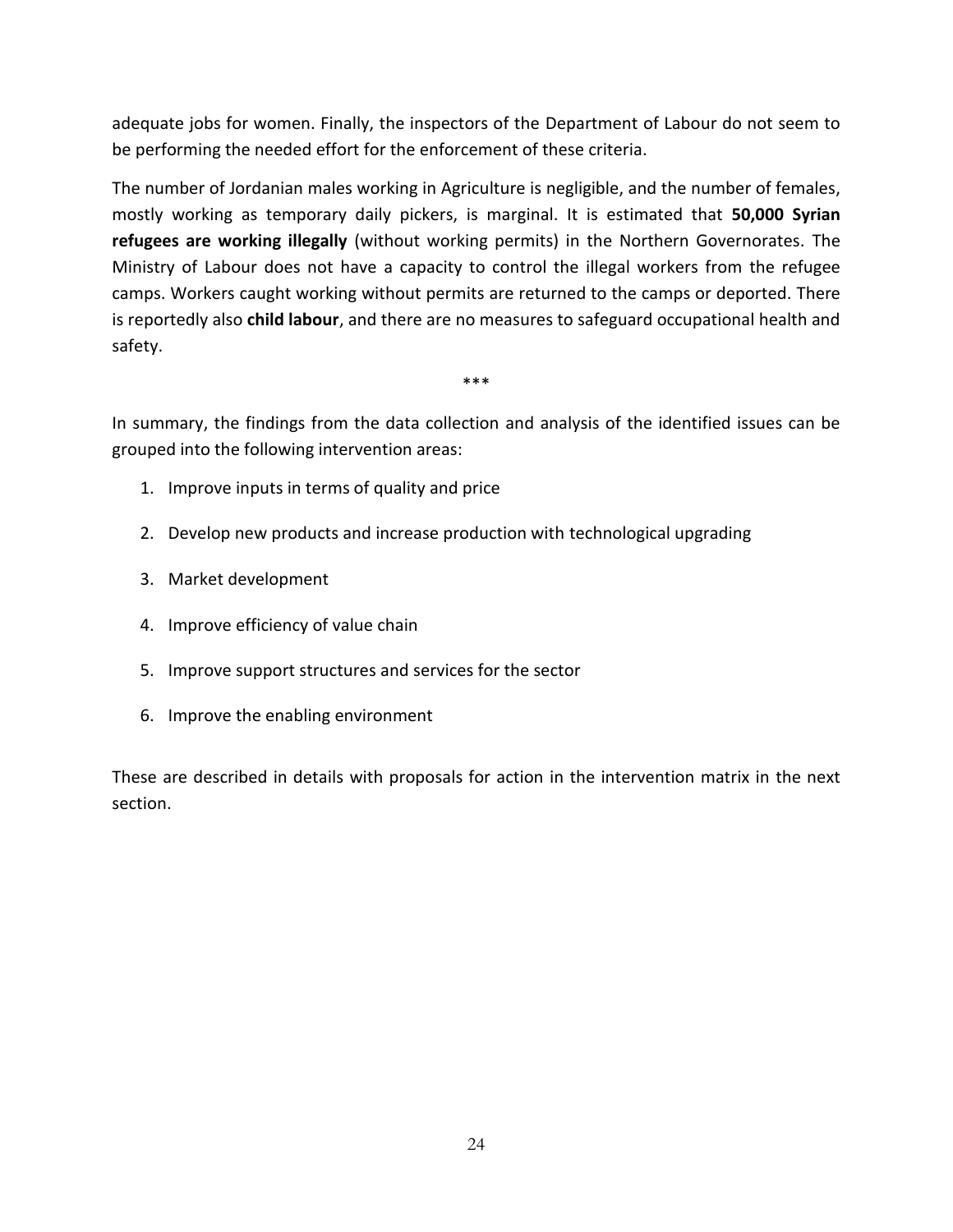# **5. Intervention matrix**

Based on the findings, intervention areas have been identified. Together with stakeholders from the sector, the core team has formulated intervention proposals and activities, which it believes will improve the conditions in the tomato value chain, create more income and pro-poor growth and hopefully make the sector more competitive. These are presented in the intervention matrix. Not surprisingly, there are topics that are overlapping between the categories but they are still presented in each intervention area to have the complete picture group by group.

The Department of Agriculture has been appointed as main partner by the governorate. It is however recommended that a task force and a larger group of partners become involved as 'responsible partners' (therefore the column is left blank until stakeholders have gone through this process and decided).

<span id="page-24-0"></span>

| <b>Constraints and</b>   | <b>Interventions</b>                                              | <b>Activities</b>                        | Respon- | <b>Expected</b>  |
|--------------------------|-------------------------------------------------------------------|------------------------------------------|---------|------------------|
| opportunities            |                                                                   |                                          | sible   | outcomes         |
|                          |                                                                   |                                          | partner |                  |
|                          | Intervention area 1: Improve inputs in terms of quality and price |                                          |         |                  |
| Poor quality inputs      | Ensure quality control of                                         | Establish a central nursery and          |         | Improved         |
|                          | inputs, especially for fertilizers                                | experimental fields                      |         | competitiveness  |
|                          | and pesticides.                                                   |                                          |         | due to cheaper   |
|                          |                                                                   | Support the governmental nursery to      |         | inputs and       |
|                          |                                                                   | produce special seedlings for            |         | ability to       |
|                          |                                                                   | greenhouses                              |         | produce better   |
|                          |                                                                   |                                          |         | quality products |
|                          |                                                                   | Establish nurseries that sell plants for |         |                  |
|                          |                                                                   | farmers at a reasonable price            |         |                  |
| Rising prices for inputs | Establishment of agri-banks                                       | Explore options and find out who can     |         |                  |
|                          | for agricultural supplies (not                                    | provide support with agricultural        |         |                  |
|                          | funds)                                                            | supplies                                 |         |                  |
|                          |                                                                   |                                          |         |                  |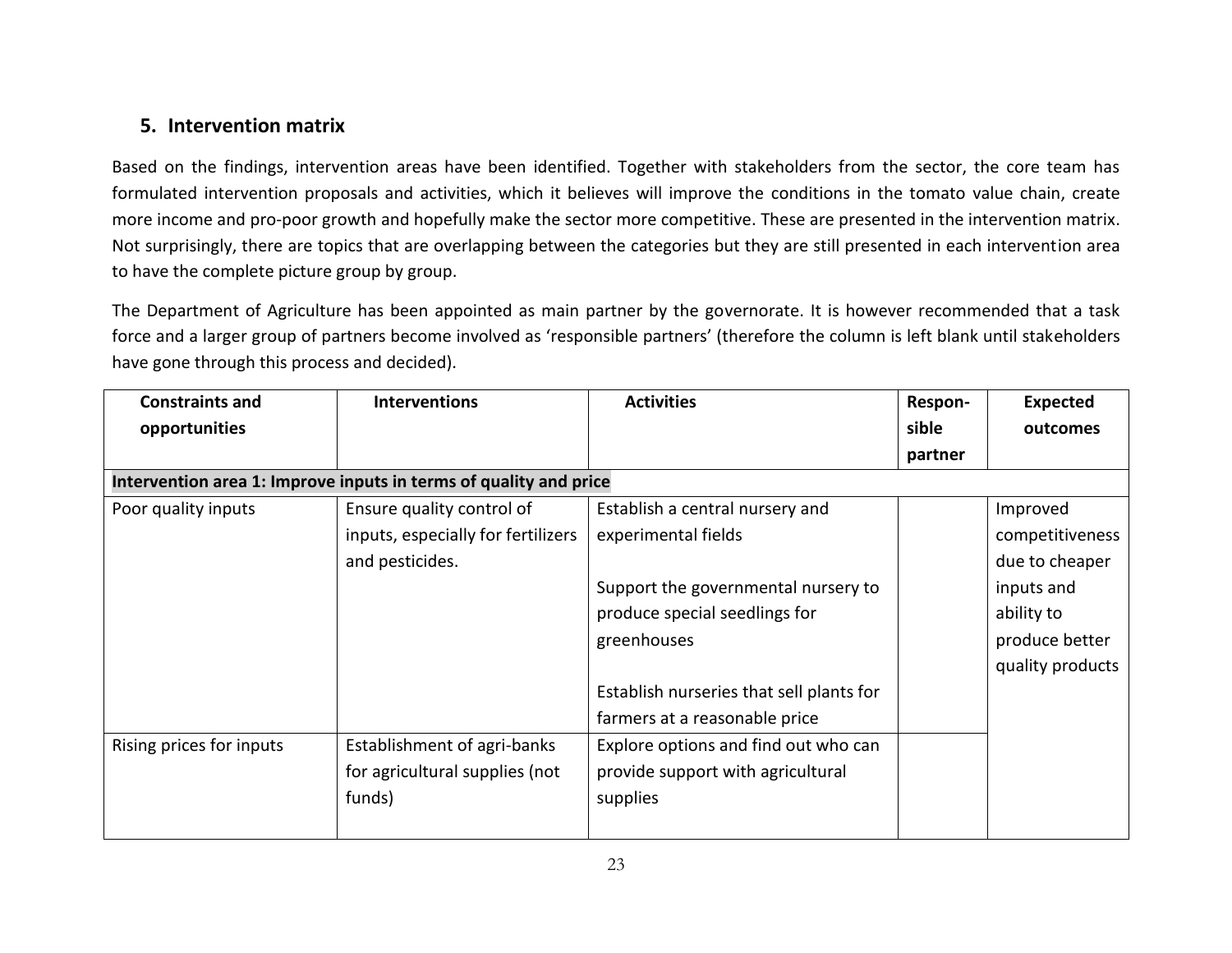| High prices for pumping       | Support of renewable energy    | Promotion campaign                                                                             |                   |
|-------------------------------|--------------------------------|------------------------------------------------------------------------------------------------|-------------------|
| water and irrigation          | systems to farms               |                                                                                                |                   |
|                               |                                | information<br><b>Disseminate</b><br>about                                                     |                   |
|                               | Facilitate access to financing | financing and other support options                                                            |                   |
|                               |                                |                                                                                                |                   |
|                               | Introduce water conserving     | Make a water conservation campaign                                                             |                   |
|                               | growing methods (e.g. drip     | Create demonstration model                                                                     |                   |
|                               | irrigation)                    |                                                                                                |                   |
| Poor quality or wrong types   | Ensure correctly labelled      | Establish nurseries that sell plants for                                                       |                   |
| of seedlings                  | seedlings and provision of     | farmers at a reasonable price as a                                                             |                   |
|                               | appropriate varieties of       | business development service,                                                                  |                   |
|                               | tomato, including those for    | preferably private sector-led or                                                               |                   |
|                               | green houses                   | through a business association,                                                                |                   |
|                               |                                | farmers association or a cooperative.                                                          |                   |
|                               |                                |                                                                                                |                   |
|                               |                                | Intervention area 2: Develop new products and increase production with technological upgrading |                   |
| Growers meet obstacles        | Bottleneck concerning hiring   | Assess whether migrant labour is a                                                             | Higher yield,     |
| when endeavouring to get      | of labour should be resolved   | threat to jobs for local and if better                                                         | better ability to |
| permits for migrant labour    | (possibly in conjunction with  | conditions for farm workers would                                                              | meet new          |
|                               | component 3 and the Local      | attract more unemployed Jordanians                                                             | market            |
|                               | <b>Employment Council)</b>     | to work on farms                                                                               | demands, more     |
| Business opportunities in     | Examine jobs and livelihood    | Prepare a catalogue of opportunities                                                           | business          |
| higher value added activities | opportunities in higher value  |                                                                                                | opportunities,    |
|                               | adding activities              | Make demonstration training and                                                                | better and        |
|                               |                                | projects for new products such as                                                              | more              |
|                               | Explore<br>industry<br>cottage | sundried tomatoes and cottage                                                                  | competitive       |
|                               | market<br>and<br>income        | industry style production of paste and                                                         | products          |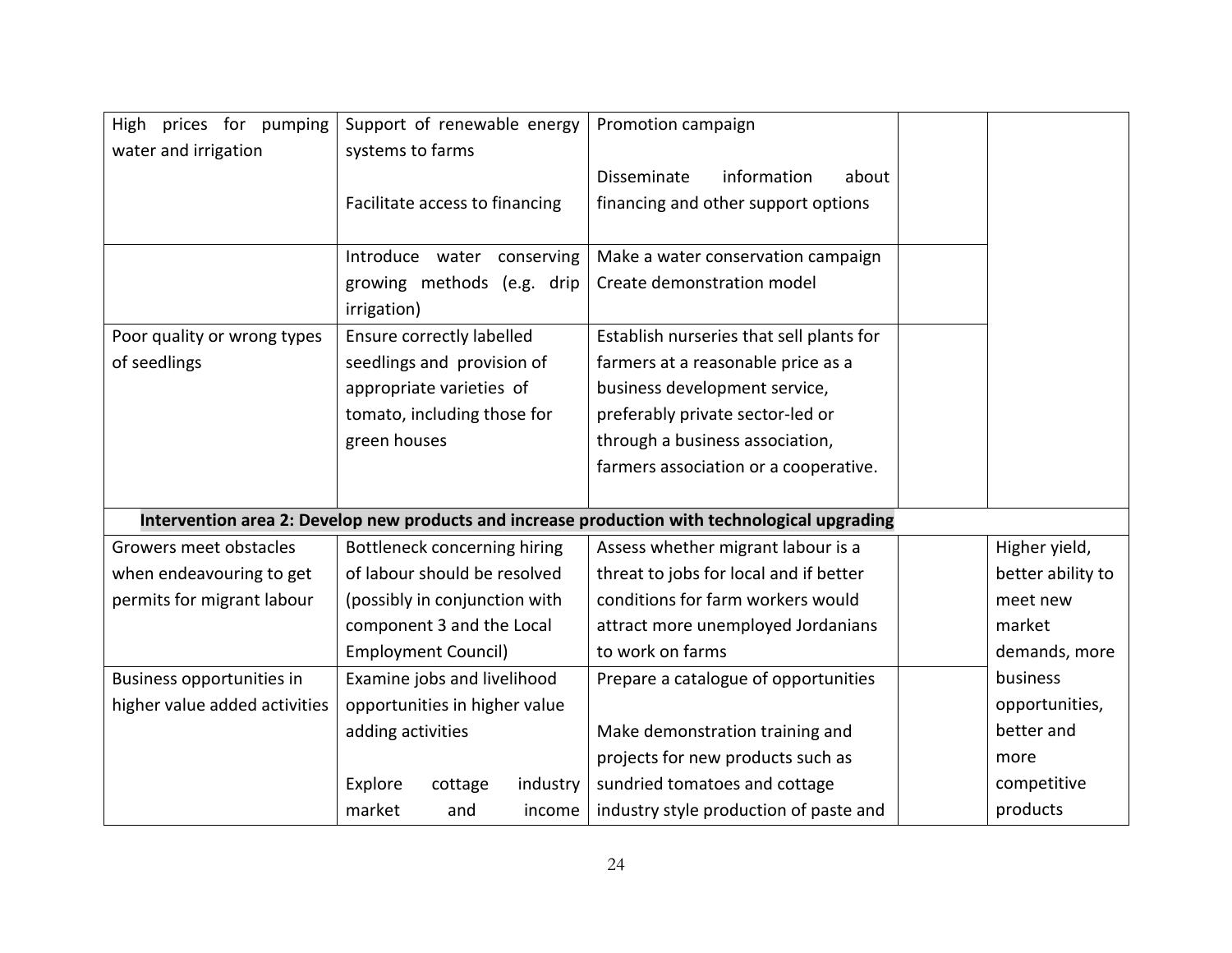|                       | opportunities (as a part of a | juices.                                 |  |
|-----------------------|-------------------------------|-----------------------------------------|--|
|                       | large market study, see later |                                         |  |
|                       | section)                      | Introduce new methods of packaging      |  |
|                       |                               |                                         |  |
| High unmet demand for | Need for technological        | Use of proper varieties that are        |  |
| tomatoes              | upgrading and introduction of | appropriate for the area and are        |  |
|                       | higher yielding methods       | marketable locally and internationally. |  |
|                       |                               | This must be clearly identified as      |  |
|                       |                               | produced for fresh or processing        |  |
|                       |                               | markets.                                |  |
|                       |                               |                                         |  |
|                       |                               | Controlled use of pesticides and        |  |
|                       |                               | fertilizers permitted internationally.  |  |
|                       |                               |                                         |  |
|                       |                               | Use of modern agricultural              |  |
|                       |                               | technologies required by GlobalGAP      |  |
|                       |                               | and accepted by importing countries.    |  |
|                       |                               |                                         |  |
|                       |                               | Training farmers on application of      |  |
|                       |                               | modern agricultural techniques          |  |
|                       |                               | covering the range from planting, to    |  |
|                       |                               | proper harvesting and/or processing,    |  |
|                       |                               | GAP etc. in order to maintain high      |  |
|                       |                               | quality production that meets the       |  |
|                       |                               | national and international              |  |
|                       |                               | specifications.                         |  |
|                       | Transfer of advanced          | Continuous consultation and co-         |  |
|                       |                               |                                         |  |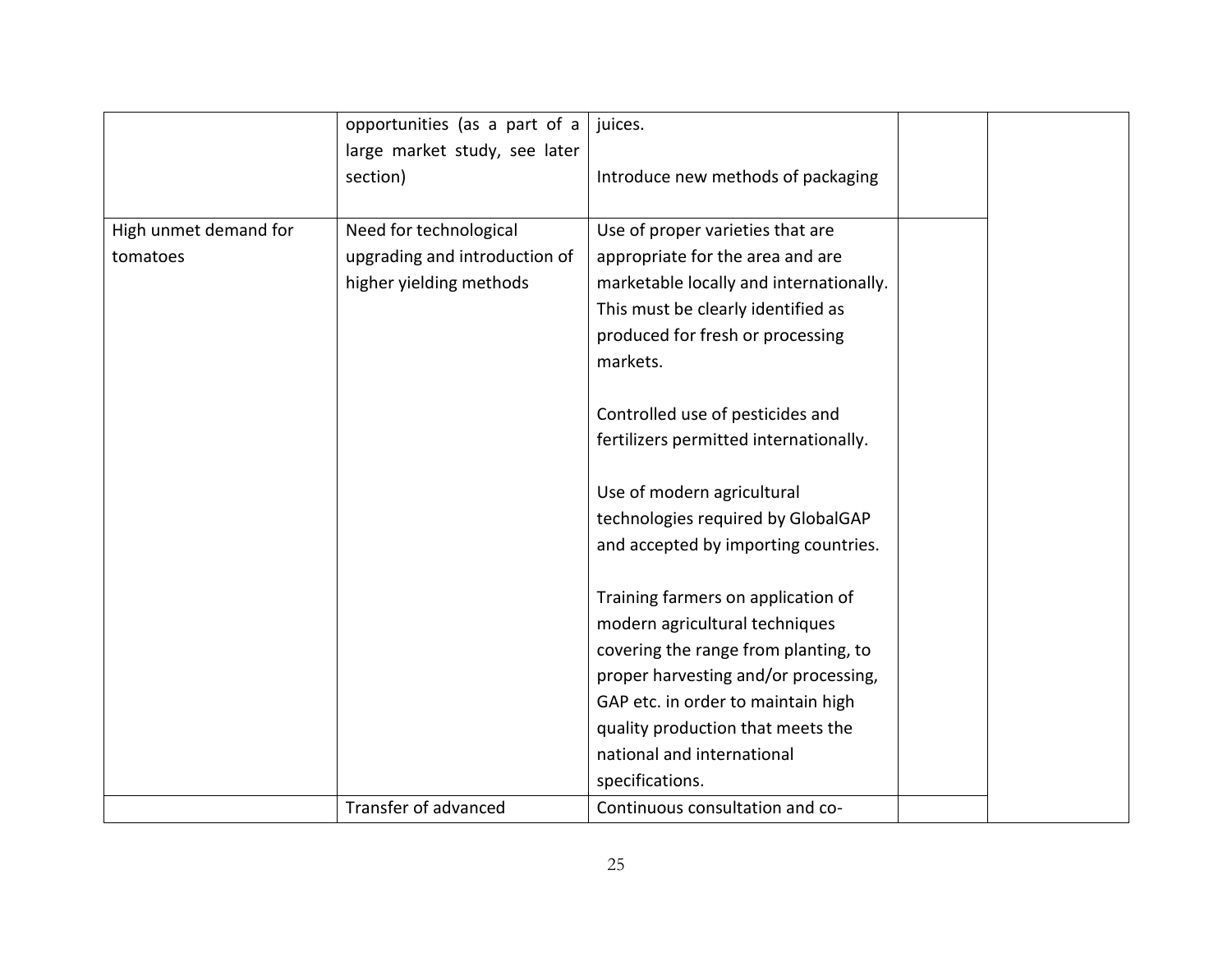| technology in the areas of    | ordination with the buyers, importers,   |  |
|-------------------------------|------------------------------------------|--|
| picking, grading, cooling,    | and the parties involved in order to     |  |
| storage, packaging,           | stay informed about the pre-set          |  |
| processing, and transporting. | conditions, specifications, and          |  |
|                               | standards that precede the               |  |
|                               | preparation processes for marketing      |  |
|                               | locally and for export marketing.        |  |
|                               |                                          |  |
|                               | Awareness of need for investment in      |  |
|                               | picking, grading, packaging, cold        |  |
|                               | storage, and equipment needed to         |  |
|                               | ensure proper handling of products       |  |
|                               | and preserving its quality during its    |  |
|                               | stay in the storage.                     |  |
|                               |                                          |  |
|                               | Training technical staff that are able   |  |
|                               | to prepare the product within the        |  |
|                               | required specifications, efficiency, and |  |
|                               | at minimum costs.                        |  |
|                               |                                          |  |
|                               | Providing the paste factories with the   |  |
|                               | high quality raw materials required to   |  |
|                               | maintain a high quality product at       |  |
|                               | every stage until it reaches the         |  |
|                               | consumer.                                |  |
|                               |                                          |  |
|                               | Maintain highest sanitation conditions   |  |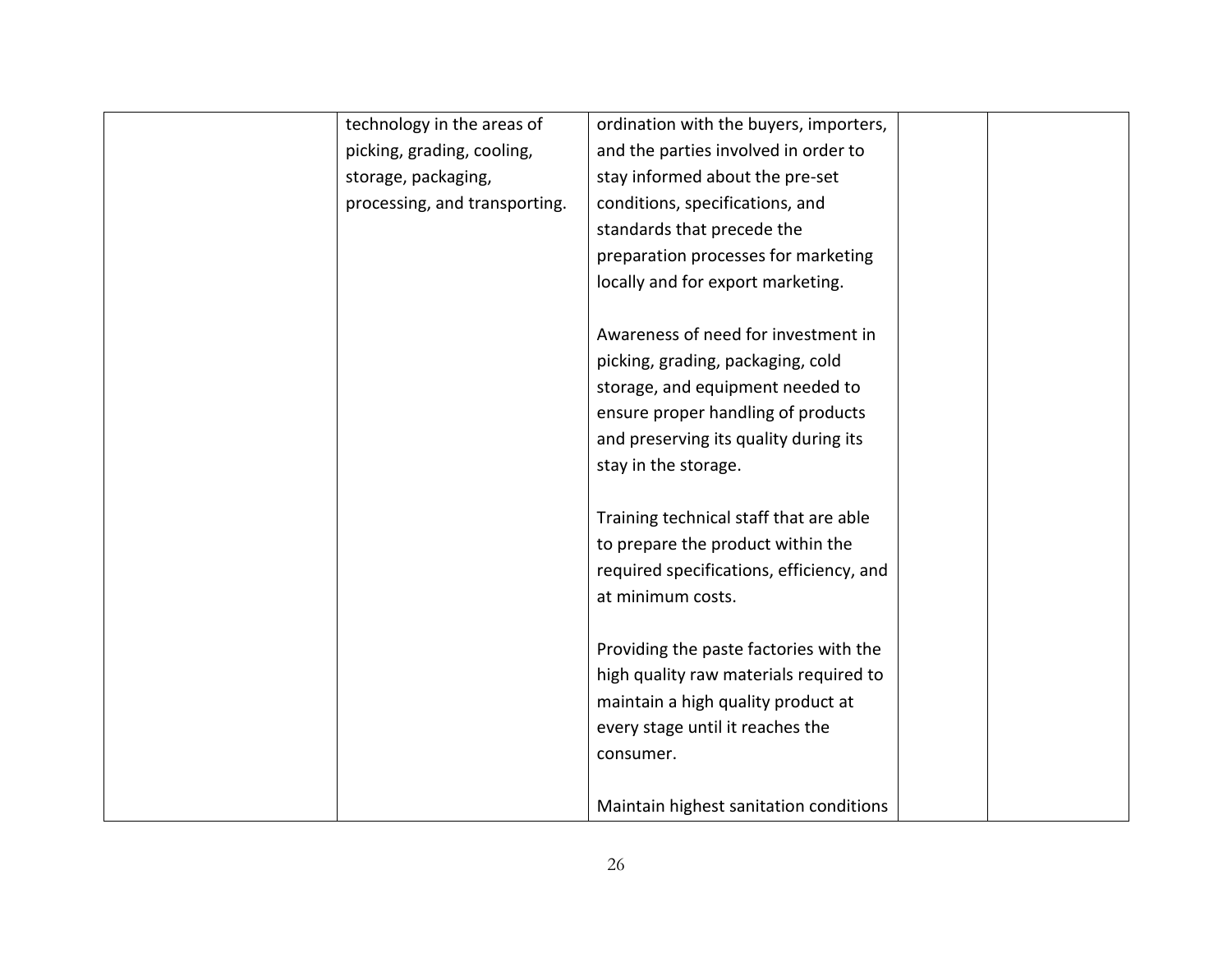|                          |                                | inside and outside the Packaging         |  |
|--------------------------|--------------------------------|------------------------------------------|--|
|                          |                                | Centres, Paste Factories, and Sun        |  |
|                          |                                | Drying Sites through installing          |  |
|                          |                                | appropriate systems and training         |  |
|                          |                                | specialized staff.                       |  |
|                          |                                |                                          |  |
|                          |                                | Installing proper systems and            |  |
|                          |                                | following appropriate measures and       |  |
|                          |                                | practices to insure fulfilling all       |  |
|                          |                                | production and value adding              |  |
|                          |                                | requirements.                            |  |
|                          |                                |                                          |  |
|                          |                                | Acquiring certificates and licenses that |  |
|                          |                                | attest to the conformity of the          |  |
|                          |                                | products and the production practices    |  |
|                          |                                | to the requirements.                     |  |
|                          |                                |                                          |  |
| Focus on one traditional | Increasing income and          | Make pilot models on new varieties       |  |
| variety of tomato        | reaching new markets,          | (e.g. cherry tomatoes), for              |  |
|                          | through product                | demonstration and documented for         |  |
|                          | differentiation to be explored | training and research.                   |  |
|                          |                                |                                          |  |
|                          | Introduce new varieties and    | Make pilots on new products (e.g.        |  |
|                          | production methods             | sundried tomatoes), demonstrated         |  |
|                          |                                | and documented for training and          |  |
|                          |                                | research.                                |  |
|                          |                                |                                          |  |
|                          |                                |                                          |  |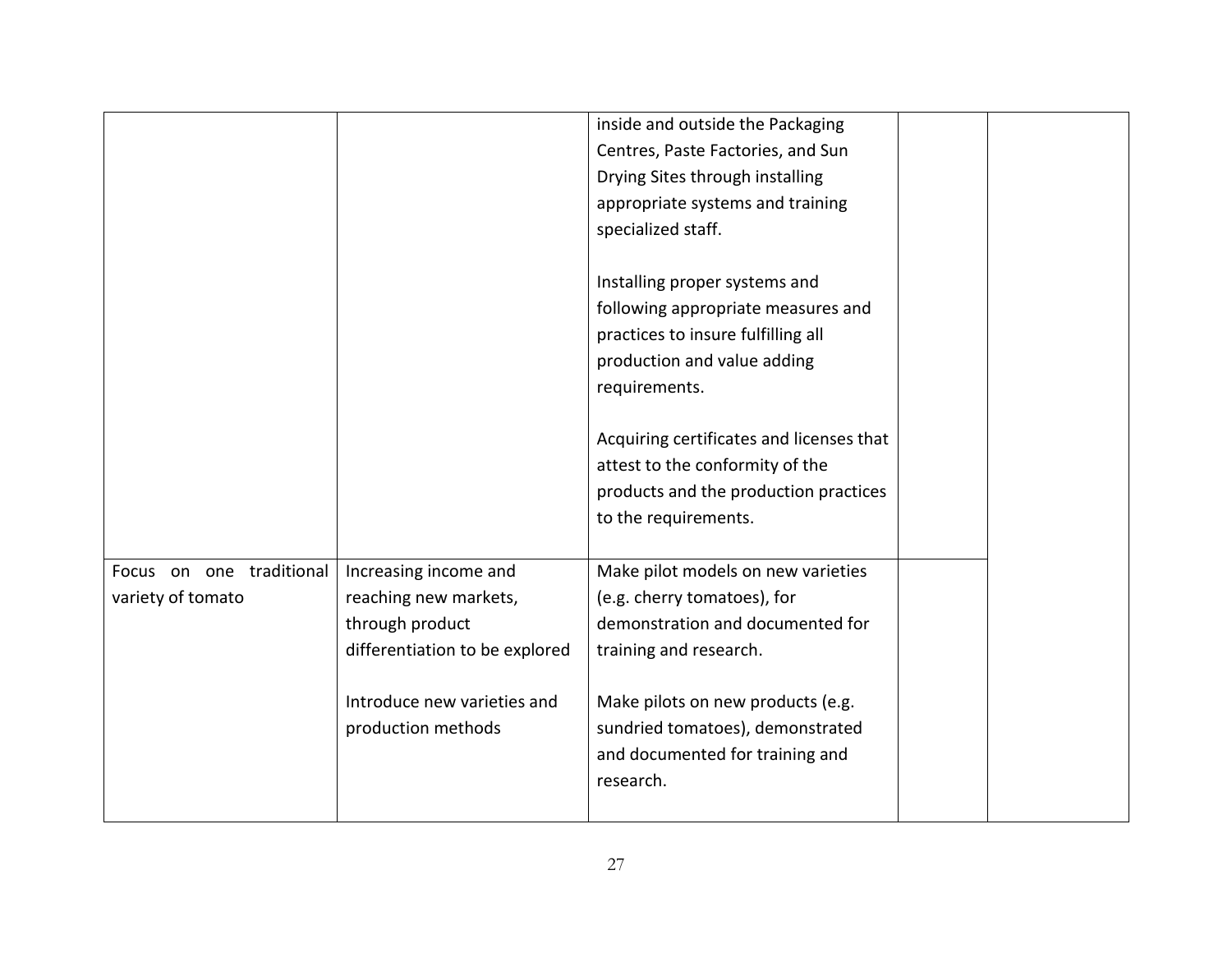|                                         |                               | Make pilots on new production         |                  |
|-----------------------------------------|-------------------------------|---------------------------------------|------------------|
|                                         |                               | methods (e.g. organic tomatoes,       |                  |
|                                         |                               | hanging plants), demonstrated and     |                  |
|                                         |                               | documented for practical training and |                  |
|                                         |                               | research.                             |                  |
|                                         |                               |                                       |                  |
|                                         |                               | Gauge interest of farmers and offer   |                  |
|                                         |                               | training if desired                   |                  |
| No use of green houses and              | Introduce greenhouse          | Make demonstration model              |                  |
| other more modern                       | technology to increase yield  |                                       |                  |
| technologies and method                 | and prolong season            | Conduct awareness campaign about      |                  |
| for growing tomatoes                    |                               | advantages of growing tomatoes in     |                  |
|                                         | Introduce new crops planting  | greenhouses and use the hanging       |                  |
|                                         | methods (hanging plants)      | plants method                         |                  |
|                                         |                               |                                       |                  |
| Little quality control and              | Introduce better quality      | Activating quality assurance systems  |                  |
| poor enforcement                        | control                       | in agricultural production            |                  |
|                                         |                               |                                       |                  |
|                                         | Create awareness of           | Conduct training and awareness        |                  |
|                                         | advantages of being certified | campaigns about quality certificates  |                  |
|                                         |                               | (GAP/HACCP/ISO) and advantages of     |                  |
|                                         |                               | having these, such as meeting         |                  |
|                                         |                               | requirements of international buyers  |                  |
| Intervention area 3: Market development |                               |                                       |                  |
| Little knowledge of market              | Preparing a market study and  | Conduct marketing study               | Access to new    |
| opportunities                           | marketing plan to serve both  |                                       | markets,<br>more |
|                                         | and<br>international<br>local | Prepare joint/sector-wide marketing   | income<br>and    |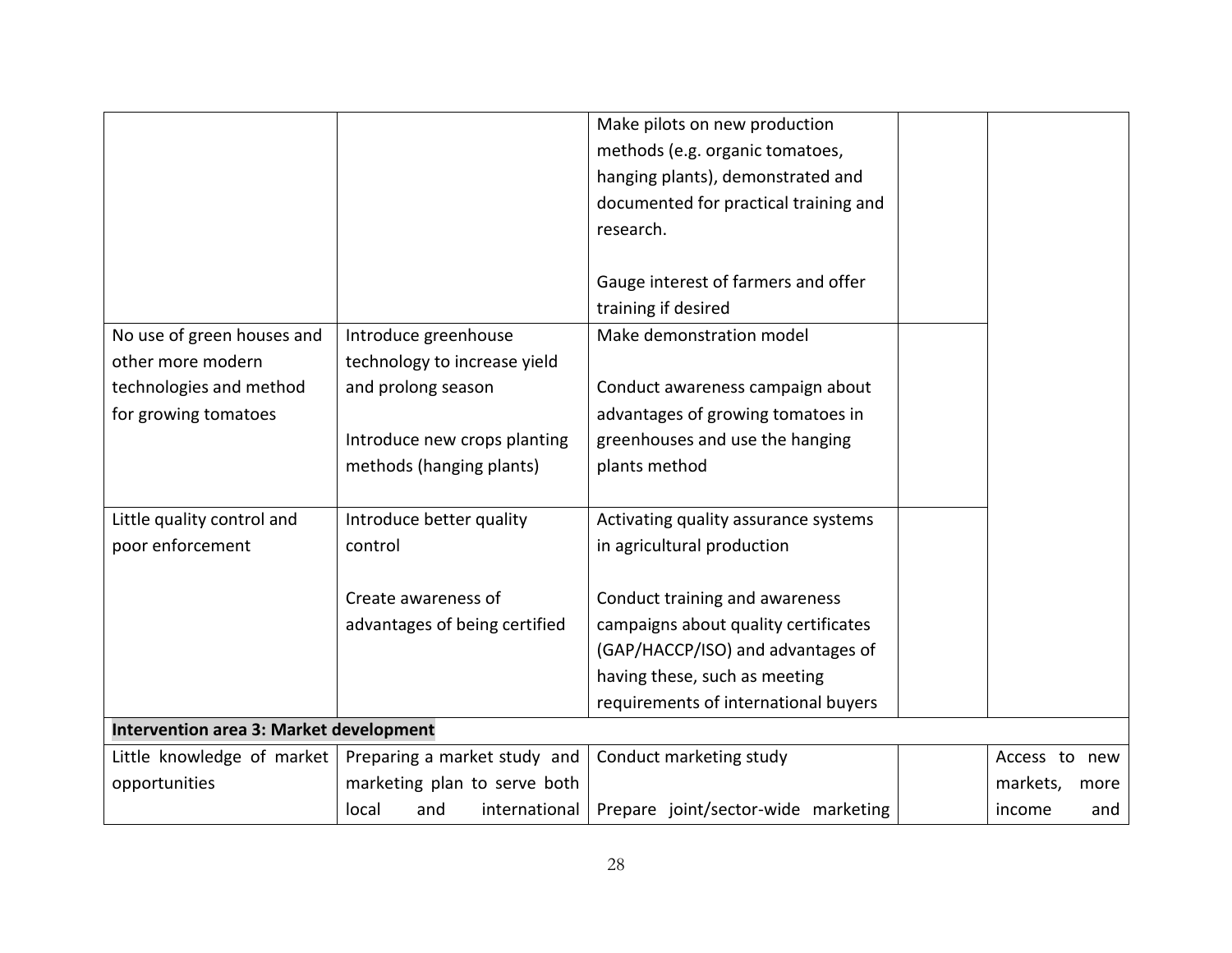|                              | markets                        | strategy                                | business      |
|------------------------------|--------------------------------|-----------------------------------------|---------------|
|                              |                                |                                         | opportunities |
|                              |                                | of<br>understanding<br>Promote          |               |
|                              |                                | markets requirements<br>international   |               |
|                              |                                | and standards                           |               |
| Lack of market choices       | Activating the central market  | Advocate to the government for the      |               |
| domestically and             | of Mafraq to reduce            | establishment of a vegetable market     |               |
| dependence on                | dependency on traders          | in Mafraq                               |               |
| monopolistic traders         |                                |                                         |               |
|                              | Establish marketing            | Create awareness of options to          |               |
|                              | cooperatives to participate in | decrease dependence of a few            |               |
|                              | market management              | traders, how to strengthen their        |               |
|                              |                                | bargaining position and cooperate to    |               |
|                              |                                | have their own sales organisation,      |               |
|                              |                                | possibly in the form of a cooperative   |               |
|                              |                                |                                         |               |
|                              | Reduce the negative price      | Establish cold storage facilities,      |               |
|                              | impact from tomato gluts by    | possibly through a cooperative          |               |
|                              | levelling out the supply       |                                         |               |
|                              | through usage of cold storage  | Create awareness on how the season      |               |
|                              | facilities and greenhouses to  | can be lengthened in greenhouses        |               |
|                              | prolong the season             |                                         |               |
| High freight prices and slow | Identify and address freight   | Create opportunity to discuss the       |               |
| transit processes            | issues to make export more     | implications of the freight challenges  |               |
|                              | competitive                    | on the competitiveness of the tomato    |               |
|                              |                                | sector and how it affects all levels of |               |
|                              |                                | the value chain.                        |               |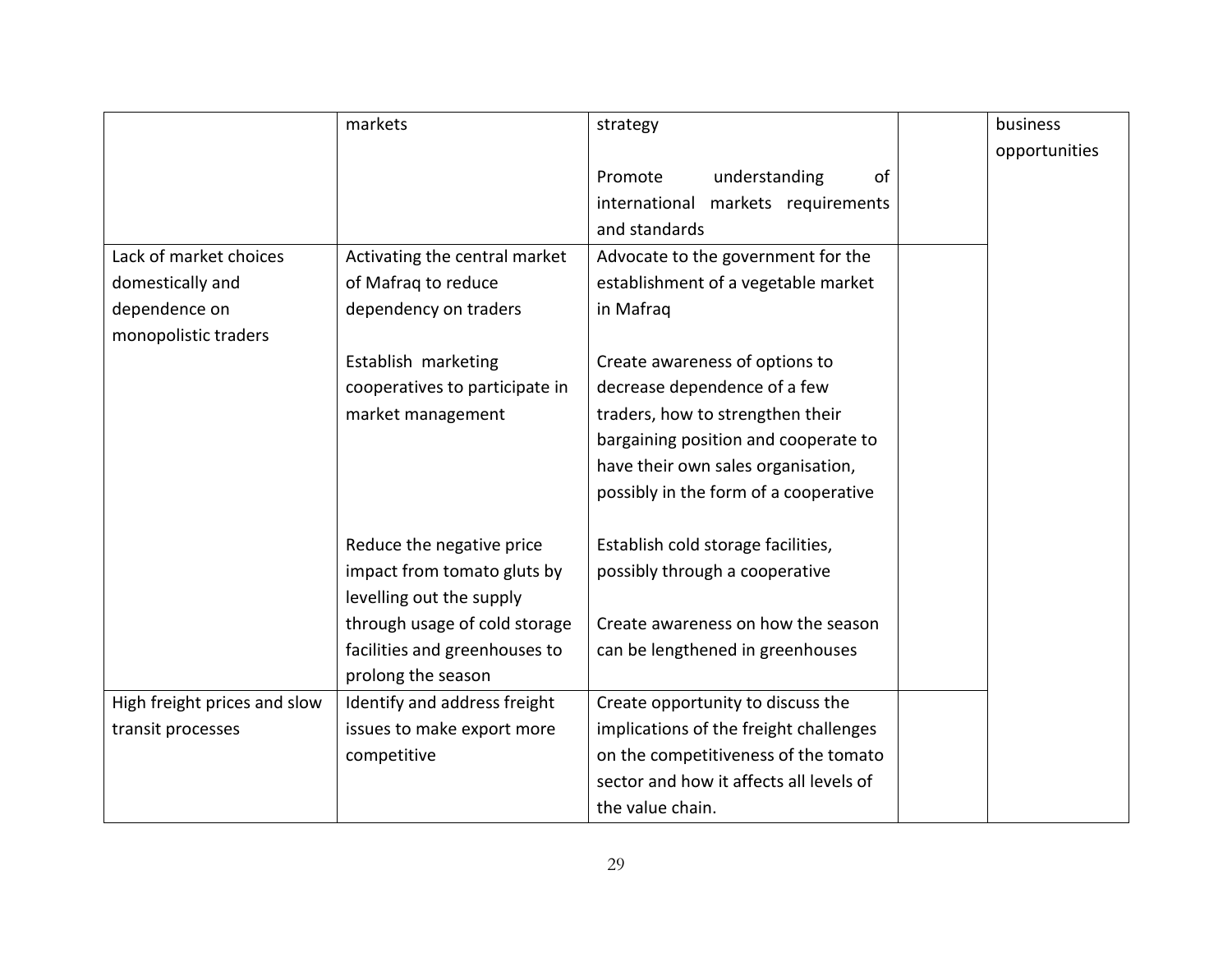|                                                        |                                                                             | Identify the source of the problem      |                 |
|--------------------------------------------------------|-----------------------------------------------------------------------------|-----------------------------------------|-----------------|
|                                                        |                                                                             | and find solution                       |                 |
| Intervention area 4: Improve efficiency of value chain |                                                                             |                                         |                 |
| No cooperation - whether                               | Enhance cooperation and                                                     | Sensitization meeting to build          | Sector capacity |
| horizontally or vertically -                           | exchange of information                                                     | awareness on advantages of              | to address      |
|                                                        | between tomato growers                                                      | cooperation, running a small business   | problems,       |
|                                                        |                                                                             | association and advocating for          | empowerment     |
|                                                        |                                                                             | government support                      | of farmers      |
|                                                        |                                                                             |                                         |                 |
|                                                        |                                                                             |                                         |                 |
| No mechanism for                                       | Create a business association                                               | Conduct training in establishing a      |                 |
| promoting the interests of                             |                                                                             | business association                    |                 |
| the sector                                             |                                                                             |                                         |                 |
|                                                        |                                                                             | Provide assistance in starting up the   |                 |
|                                                        |                                                                             | association                             |                 |
| Poor cooperation between                               | Create a forum for                                                          | Organise regular meetings (monthly?)    |                 |
| stakeholders in the sector                             | stakeholders in the sector,                                                 |                                         |                 |
|                                                        | both private sector and                                                     | Support the chambers of commerce        |                 |
|                                                        | government.                                                                 | and industry to include agriculture     |                 |
|                                                        |                                                                             | and strengthen their capacity to assist |                 |
|                                                        |                                                                             | small agro businesses                   |                 |
|                                                        | Intervention area 5: Improve support structures and services for the sector |                                         |                 |
| Growers and other                                      | Improve the service delivery                                                | Provision of training and information,  | Better support  |
| stakeholders receive very                              | and information provision of                                                | such as:                                | leading to      |
| little services, information                           | local extension offices under                                               | Targeting farmers and households to     | better methods  |
| and support                                            | the Department of Agriculture                                               | improve production methods, quality     | and know-how    |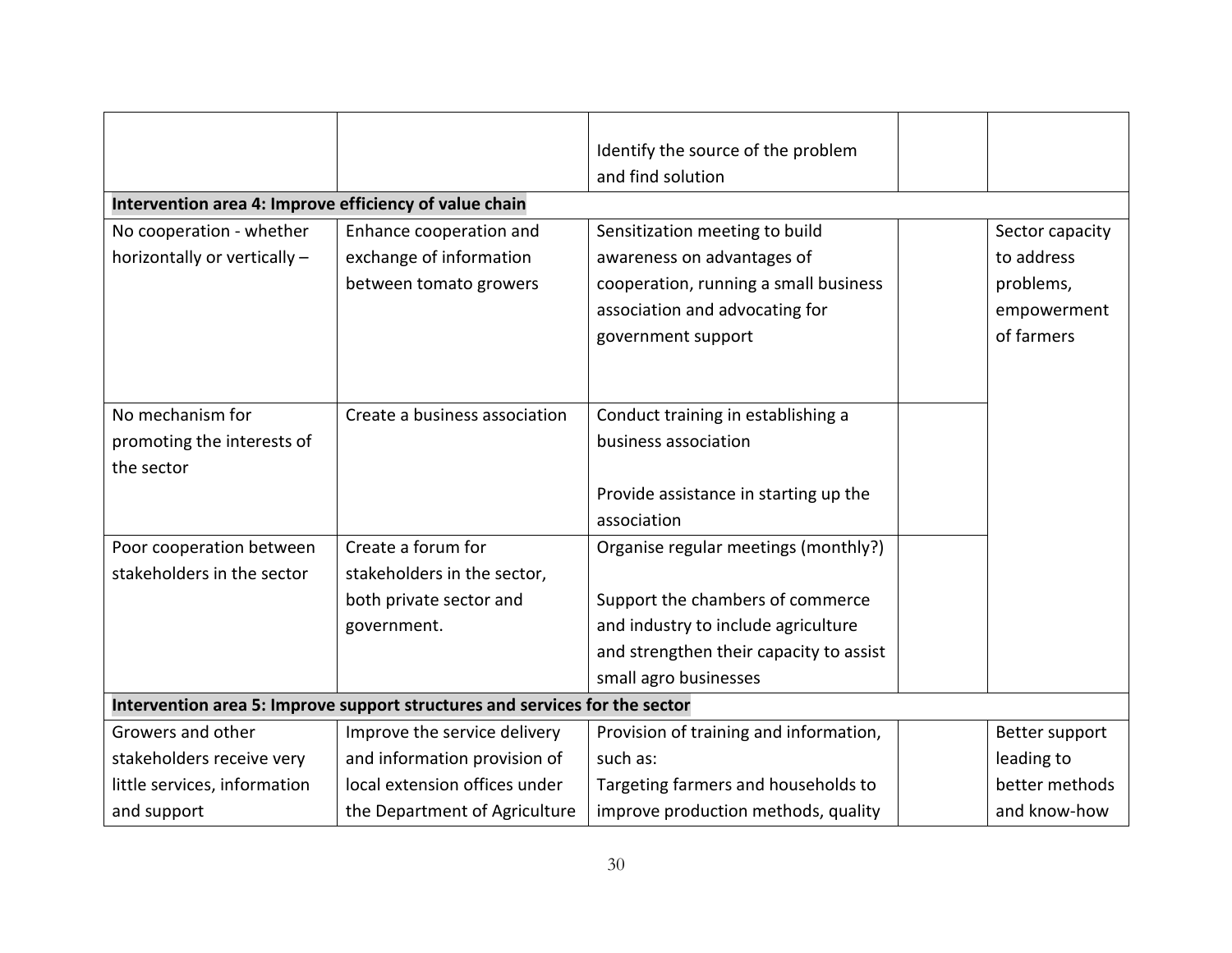|                                 | and quantity                            | which in turn |
|---------------------------------|-----------------------------------------|---------------|
|                                 | Agricultural manufacturing training     | improves      |
|                                 | Awareness on the effectiveness of       | products and  |
|                                 | greenhouses agriculture                 | business      |
|                                 | Integrated Field Management training    |               |
|                                 | Issuing brochures and information       |               |
|                                 | fact sheets for climate and             |               |
|                                 | environmental changes, diseases and     |               |
|                                 | market needs                            |               |
| Encourage establishment of      | Awareness creation                      |               |
| cooperative and/or forums to    |                                         |               |
| enhance coordination and        | Possibly support in the form of         |               |
| collective work of existing     | technical assistance for organisational |               |
| institutes and individuals, and | development                             |               |
| to provide services i.e.        |                                         |               |
| packaging, cooling, and         |                                         |               |
| marketing services to member    |                                         |               |
| farmers.                        |                                         |               |
| Improve access to business      | Create awareness on                     |               |
| development services (in        | entrepreneurship training options       |               |
| conjunction with component      |                                         |               |
| 4)                              | Pilot entrepreneurship training for     |               |
|                                 | farmers and for small-scale cottage     |               |
|                                 | industry producers                      |               |
|                                 |                                         |               |
|                                 | Conduct information campaign about      |               |
|                                 | access to technical assistance and      |               |
|                                 |                                         |               |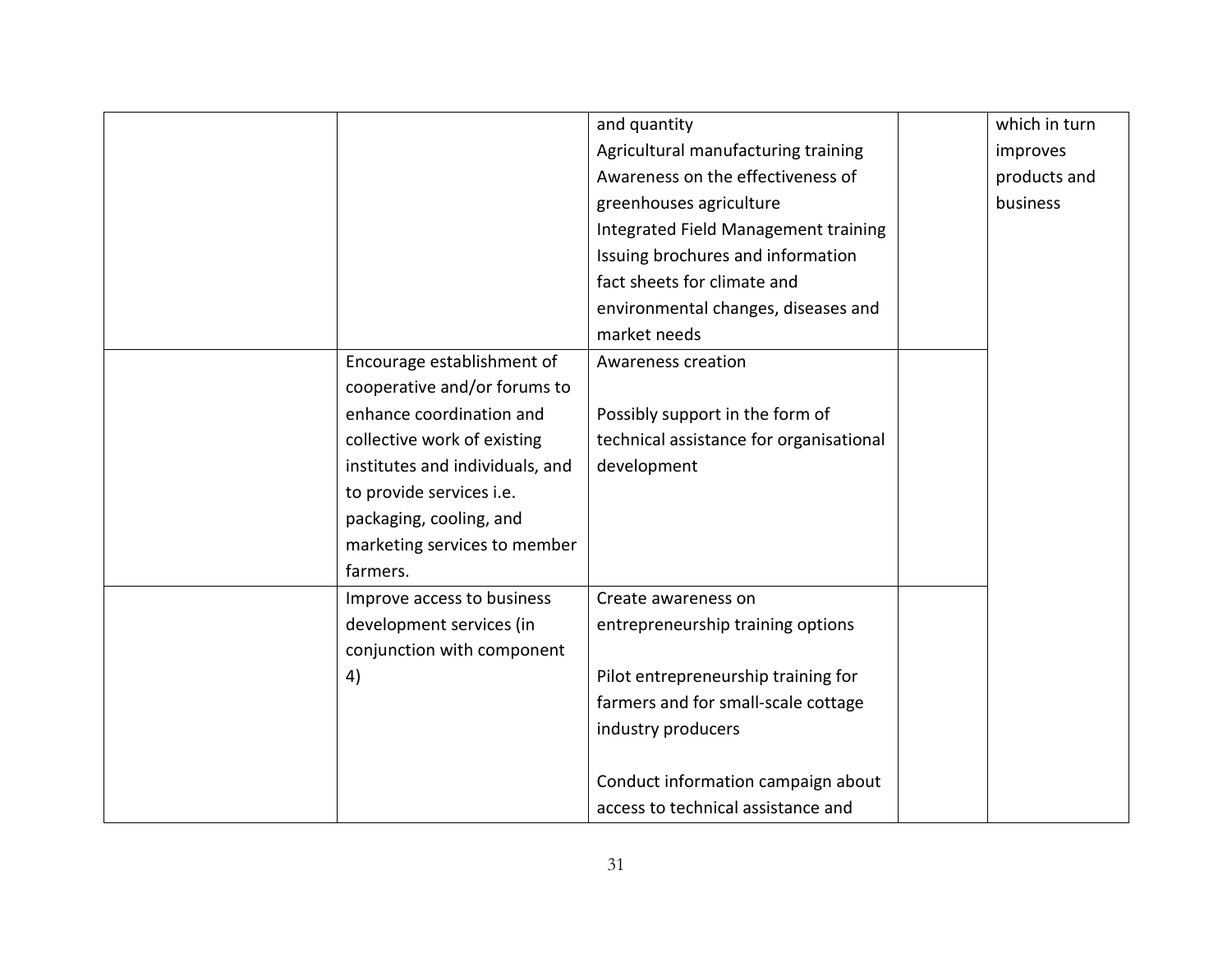|                           |                                                       | financing                                |                 |
|---------------------------|-------------------------------------------------------|------------------------------------------|-----------------|
|                           |                                                       | Assist relevant finance institutions and |                 |
|                           |                                                       | funds in making it easy for farmers to   |                 |
|                           |                                                       | access loans.                            |                 |
|                           | Intervention area 6: Improve the enabling environment |                                          |                 |
|                           |                                                       |                                          |                 |
| Little government support | Increase dialogue and                                 | Improve competitiveness by reducing      | Dialogue        |
| and no dialogue           | advocacy capacity of the                              | input prices: Advocate for lower taxes   | leading to      |
|                           | stakeholders in the value                             | and lower prices on electricity          | addressing of   |
|                           | chain (possibly in conjunction                        |                                          | problems,       |
|                           | with component one on                                 | Advocacy for solving the foreign         | better business |
|                           | improving the overall business                        | labour issue with the MOL                | and livelihoods |
|                           | environment of Mafraq                                 |                                          |                 |
|                           | Governorate)                                          | Include the agricultural unions and      |                 |
|                           |                                                       | cooperatives in governmental related     |                 |
|                           |                                                       | decision making processes.               |                 |
|                           |                                                       |                                          |                 |
|                           |                                                       | Expanding the role of the chambers       |                 |
|                           |                                                       | of commerce and industry to include      |                 |
|                           |                                                       | agriculture and agro businesses or       |                 |
|                           |                                                       | create a separate business               |                 |
|                           |                                                       | membership organisation to advocate      |                 |
|                           |                                                       | for the growers' interests               |                 |
| Unclear regulatory        | Improve regulatory framework                          | Disseminate clear guidance on            |                 |
| framework                 | and ensure that stakeholders                          | standards, laws and regulations          |                 |
|                           | understand their rights and                           |                                          |                 |
|                           | duties                                                | Review of laws and regulations           |                 |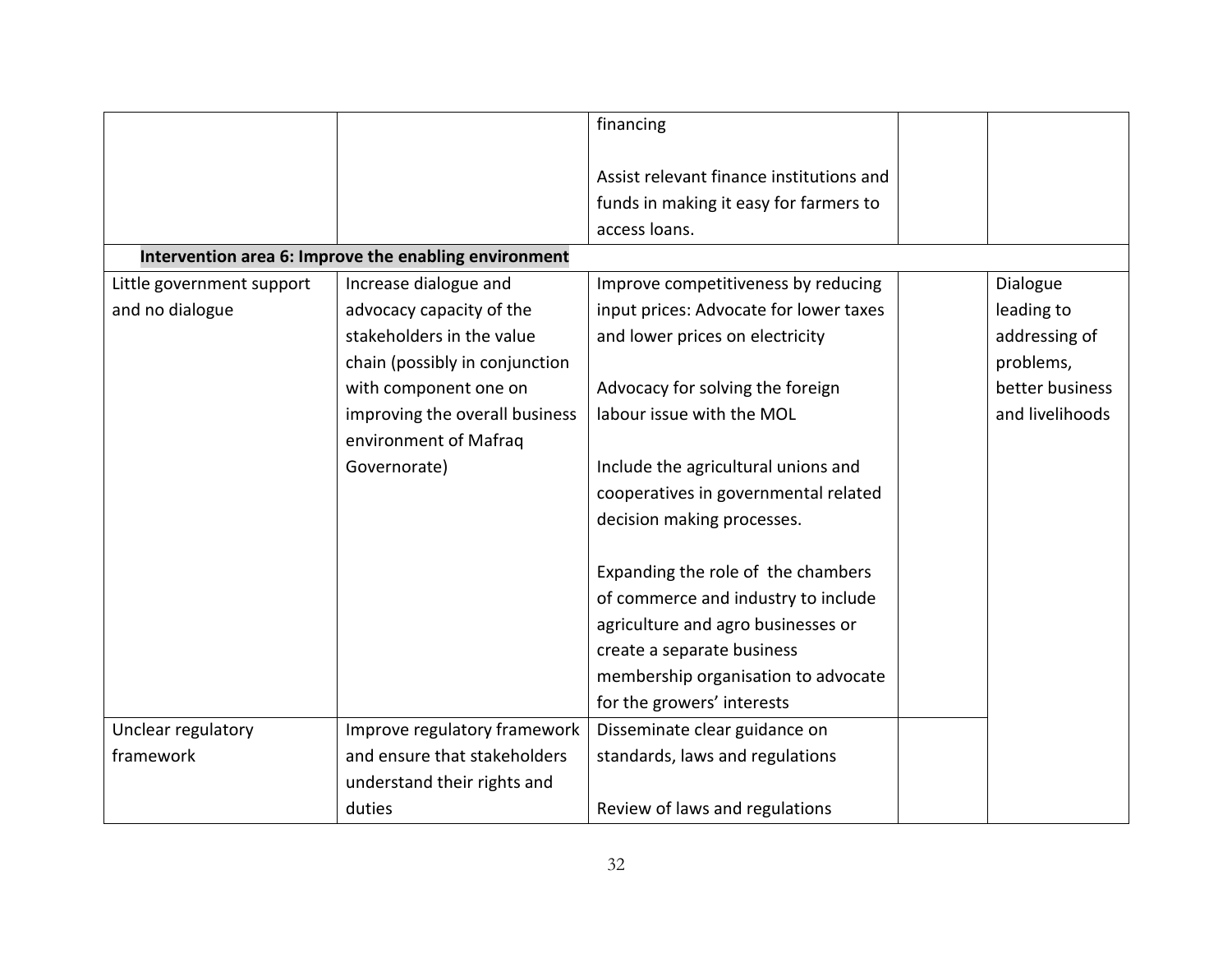|                             |                              | relevant to all level of production and |  |
|-----------------------------|------------------------------|-----------------------------------------|--|
|                             |                              | quality in the Tomato sector.           |  |
|                             |                              |                                         |  |
| Little knowledge of social  | Increase knowledge of social | Conduct assessment to identify          |  |
| and environmental           | and environmental standards  | deficits in terms of knowledge and      |  |
| standards, which will prove |                              | implementation of social (incl. labour) |  |
| to be very decisive in      |                              | and environmental standards             |  |
| endeavours to reach         |                              |                                         |  |
| international costumers     |                              | Conduct training for extension service  |  |
|                             |                              | trainers to train farmers               |  |
|                             |                              |                                         |  |
|                             |                              | Cooperate with international buyers     |  |
|                             |                              | to understand their requirements,       |  |
|                             |                              | possibly in the form of a buyer-seller  |  |
|                             |                              | forum                                   |  |

Institutional structures for implementation needs further decision from the group of local stakeholders. Please see next and final section for recommendations and follow-up activities.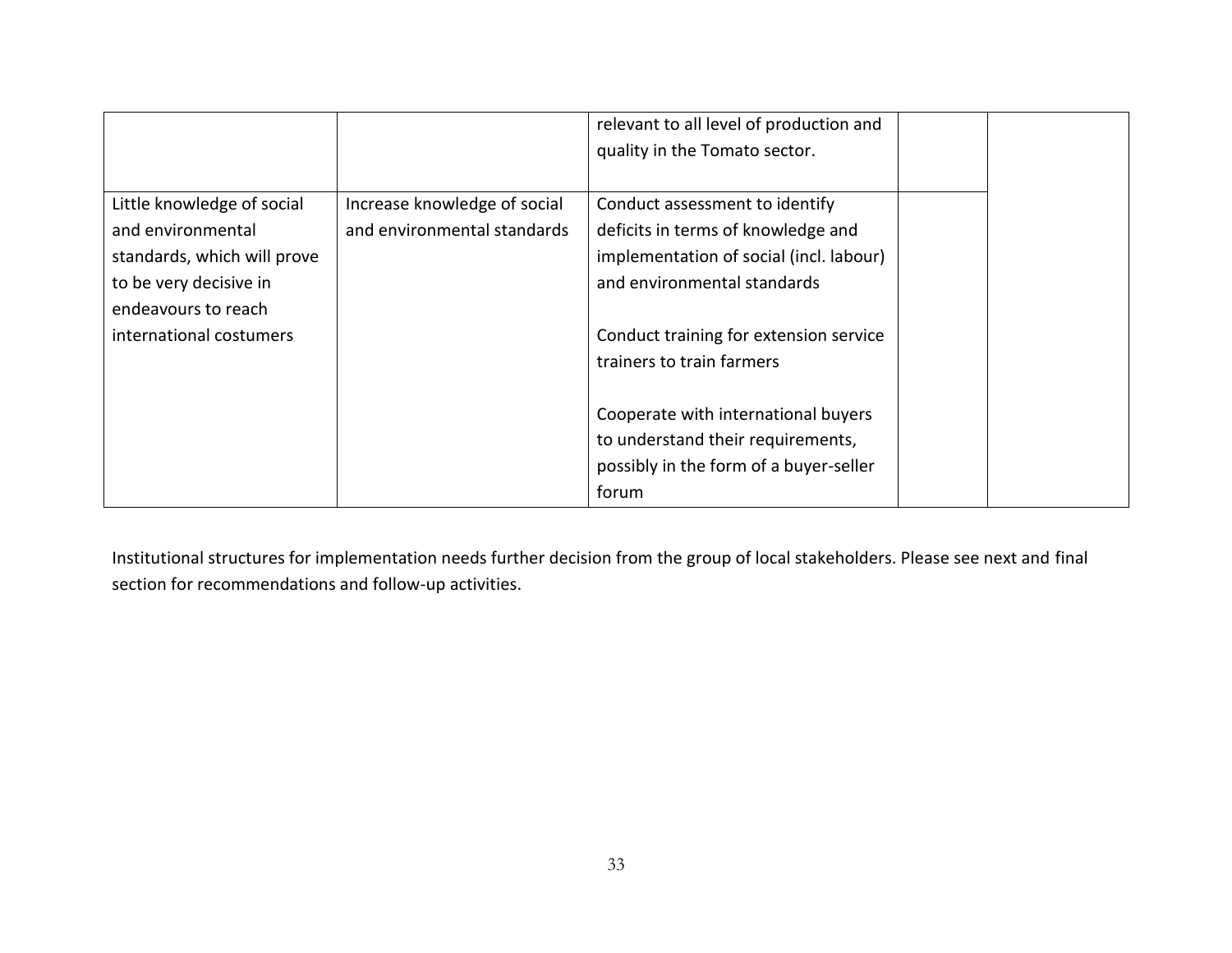# <span id="page-35-0"></span>**6. Recommendations and next steps**

Other follow-up actions and recommendations include the following:

- The analysis of the findings and proposed solutions should be further reviewed and revised in a verification workshop with project beneficiaries, i.e. farmers, both large and small and other businesses operating in the tomato sector.
- Then the report should be presented to the Local Committee meeting to get comments, feedback and inputs as soon as possible.
- The responsible partners should be more detailed and allowing for a wider group of local organisations to implement interventions, in cooperation with Department of Agriculture which remains the main partner. The Local Committee meeting and verification workshop can be used for gathering inputs and securing commitment.
- The Local Committee of the governorate is overall responsible for monitoring implementation but it is recommended that a task force is formed which will be responsible for securing smooth implementation on a day-to-day basis. The task force should be led by either DoA or the governor's office and regular meetings – for example monthly – should be held to ensure the coordination and monitoring of implementation of sector specific activities.
- ILO and local partners already agreed on which activities will be supported by ILO for the first period (first half of 2014). Further partnerships and sources of funding needs to be identified.
- The intervention matrix should be seen as a living document that can be revised when needed.
- Proper monitoring and documentation system for value chain development activities should be established for the project. The larger ILO project 'Local Economic Development for enhance access to employment and livelihood opportunities for host communities' is expected to start in the course of 2014. A monitoring framework based on the DCED guidelines is envisaged and the tomato value chain should be captured in this framework.
- A gender specialist should be invited to assess possible gender dimensions of the value chain and adjust interventions to take into account the different needs and roles of women and men by promoting equal opportunities for both sexes.

In sum, there huge opportunities for expanding the tomato sector and use it as a vehicle for creating income, business and livelihood opportunities. A number of issues will however need to be tackled and it will take effort, initiative and cooperation from all stakeholders in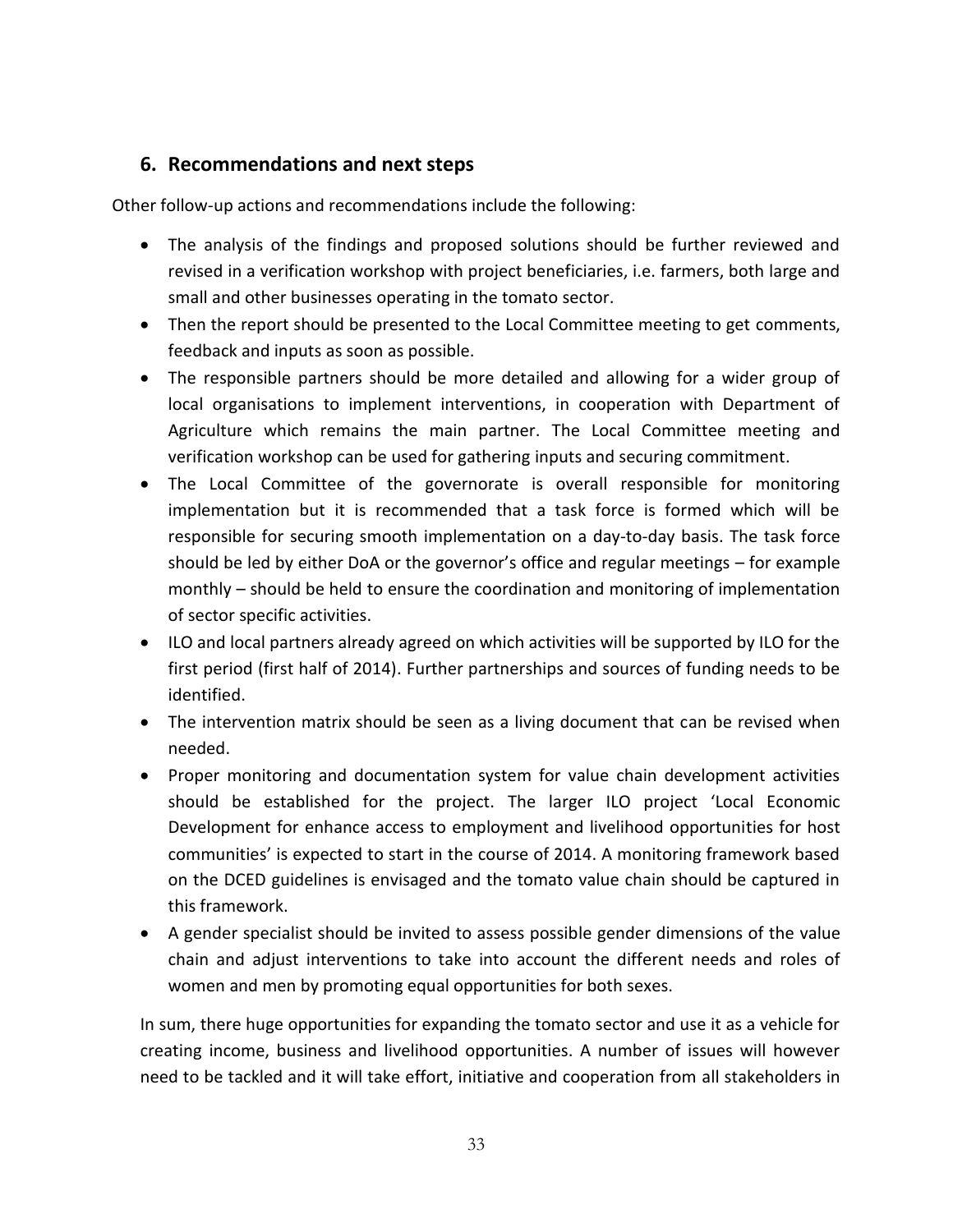and around the value chain to succeed in addressing the constraints and taking advantage of the opportunities offered.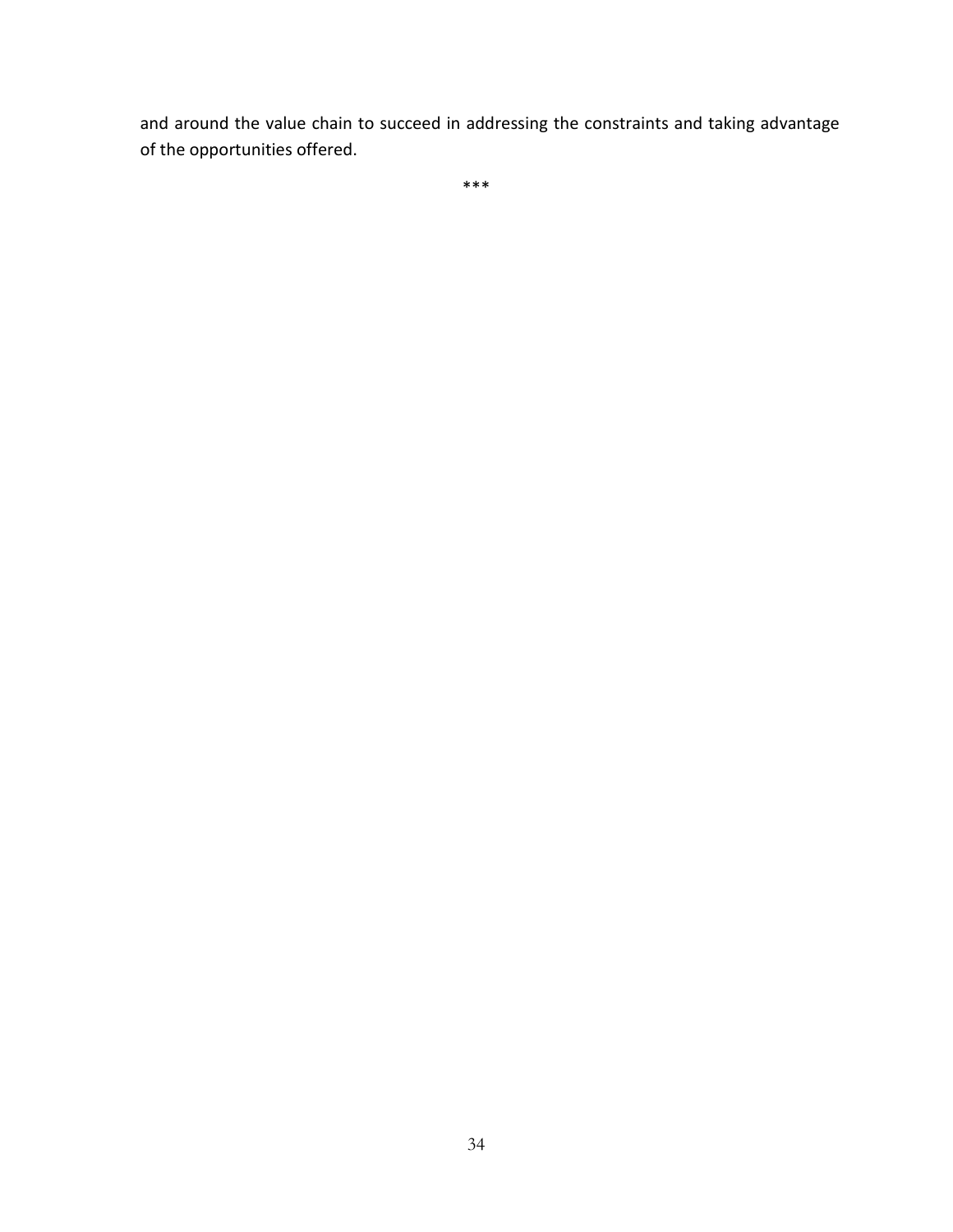# <span id="page-37-0"></span>**Annex A: Members of the value chain team**

| <b>Name</b>               | <b>Job Title</b>                            | <b>Address</b>                           |
|---------------------------|---------------------------------------------|------------------------------------------|
| Jamal AL Sarhan           | Assistant of the Governor office            | Mafraq Governorate                       |
| Dr.Yousef Al Shriadeh     | Director                                    | Vocational Training Institute for the Ma |
| Abdel Hameed Al           |                                             |                                          |
| Harahsheh                 | Director                                    | Directorate of Labour in Mafrag          |
| Odeh Al Sroor             | Chairman                                    | <b>Farmers Union</b>                     |
| Awni Al Shdeifat          | Director                                    | Mafraq Governorate Directorate of Agri   |
| Hussein Al Khaldi         | Engineer                                    | Directorate of Agriculture Western Badi  |
| Hazem Shdeifat            | Cooperatives Director of Mafraq Governorate | Cooperatives Director of Mafraq Gover    |
| Amal Al Roomi             | Vegetarian agricultural production engineer | Mafarq Agriculture                       |
| Saif Al Sardi             | Engineer                                    | Research and Agriculture Extension Cen   |
| Doaa' Dalahmeh            | Engineer                                    | Directorate of Agriculture-Amman         |
| Sharif Bani Hani          | Engineer                                    | Diretor of Environment                   |
| Bayan Bani Hani           | Engineer                                    | <b>Engineers Syndicate</b>               |
| Mohammad Arsalan          | Director                                    | Chamber of Industry-Zarqaa               |
| <b>Mohammad Sarhan</b>    | Engineer                                    | <b>Badia Agriculture</b>                 |
| Jamal Sroor               |                                             | <b>Badia Agriculture</b>                 |
| Hazaa Hitheban            | Farmer                                      | Um AL Sarb-Mafraq                        |
| Ghaleb Al Khawaldeh       | Director                                    | <b>Agricultur Fund</b>                   |
| Sultan Mahmoud            | Farmer                                      | Um al Jemal-Mafraq                       |
| Ayman Abu Kishek          | Farmer                                      | Um al Jemal-Mafraq                       |
| Ayyob Abu Shaqoora        | Farmer                                      | Dafyaneh-Mafraq                          |
| Omar Abu Shaqoora         | Farmer                                      | Al Manara-Mafraq                         |
| Othman Abu Shaqoora       | Farmer                                      | Al Hamdyeh-Mafraq                        |
| Akef Al Khashman          | Farmer                                      | Sama Al Sarhan-Mafraq                    |
| <b>Mohammad Shdeifat</b>  | Engineer                                    | Agriculture Engineers Syndicate          |
| Mohammad Al Saoon         | Chirman of association                      | Sabha-Mafraq                             |
| Nidal Fetyan              | local community                             | Mafrag                                   |
| <b>Botros Al Kawakeet</b> | Engineer                                    | <b>National Center for Researches</b>    |
| Mohammad AL Omoosh        | Engineer                                    | <b>National Center for Researches</b>    |
| Afaf Al Athamat           | Engineer                                    | <b>National Center for Researches</b>    |
| Firas Al Harahsheh        | Engineer                                    | Agriculture Engineers Syndicate          |
| Kasem Al Kataan           | Farmer                                      | Sabha-Mafraq                             |
| Manal Khaleel             | <b>Liasion Officer</b>                      | Princess Basma Center for Development    |
| Khaldoon Abu Qamo         | Farmer                                      | Mghayer AL Sarhan                        |
| Odeh Mohammad             | Farmer                                      | Zatari                                   |

# **List of Participants in Mafraq -Value Chain Exercise**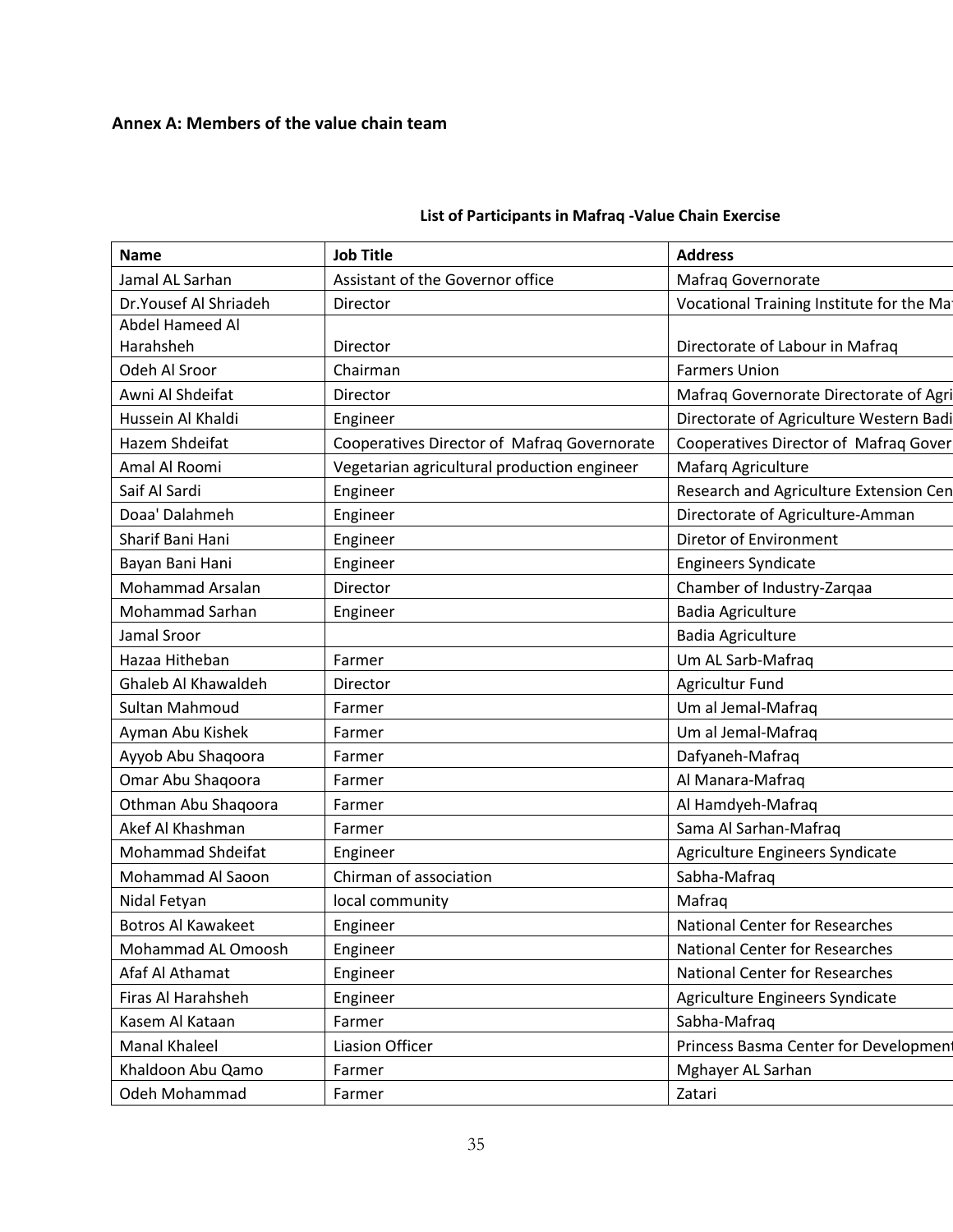| Mohammad Farajat   | Farmer               | Mafarq                                  |
|--------------------|----------------------|-----------------------------------------|
| Anwar Katan        | Farmer               | Sabha-Mafraq                            |
| Yousef Abu Rabee   | Farmer               | Al Ashrafyeh                            |
| Rakan Al Katan     | Farmer               | Sabha-Mafraq                            |
| Khalaf AL Taoon    | Farmer               | Sabha-Mafrag                            |
| Faleh Al Saoon     | Farmer               | Sabha-Mafrag                            |
| Hussein Al Zawahi  | Farmer               | Sabha-Mafraq                            |
| Abdel Hadi Al Madi | Agriculture Engineer | Directorate of Northern Agricuture Badi |
| Sami Abu Dijleh    | Farmer               | Sabha-Mafraq                            |
| Ibraheem Abu Saleh | Farmer               | Mafrag                                  |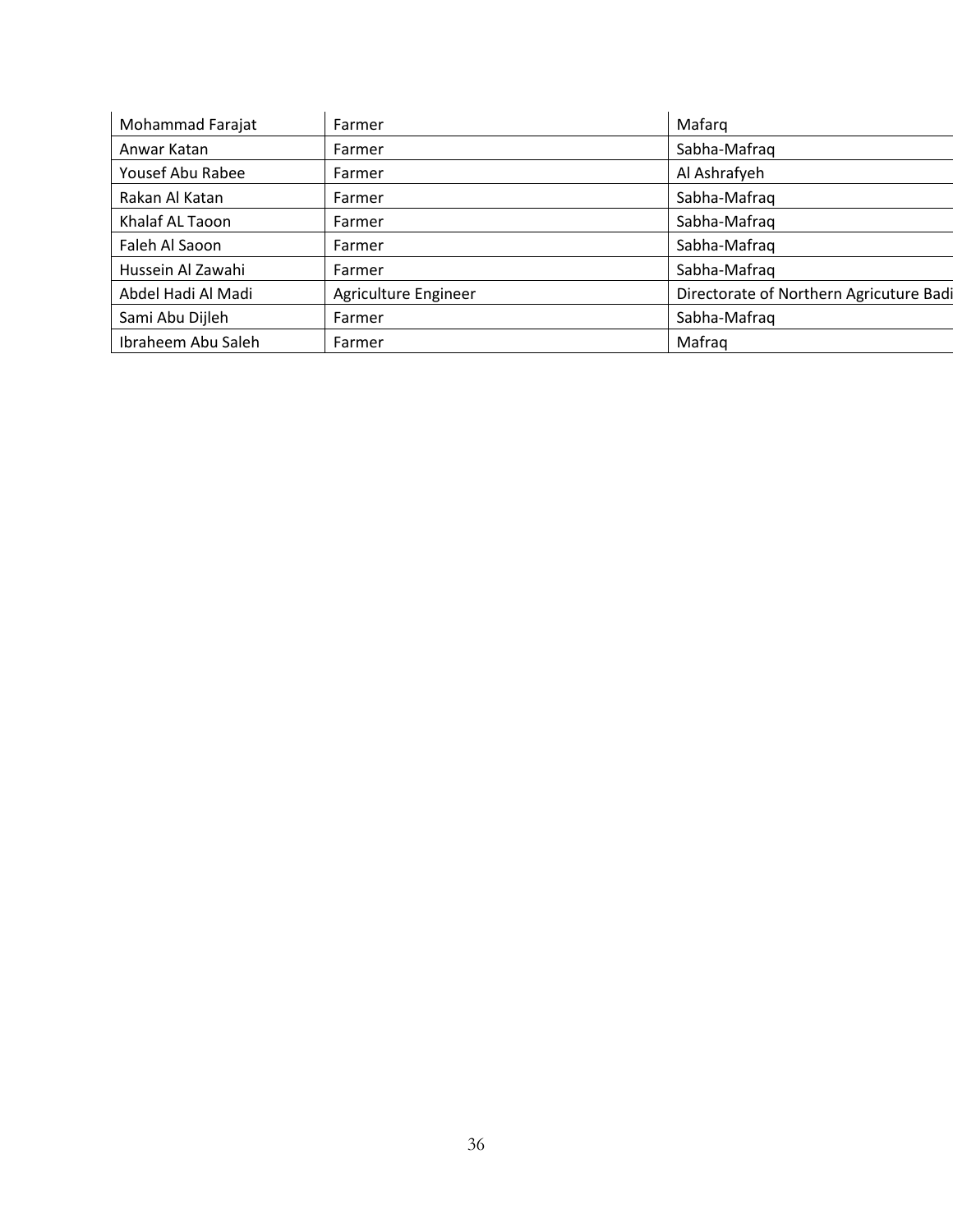#### <span id="page-39-0"></span>**Annex B: Institutional mapping**

| VC player/ institution                                  | Their role?                                                                                           | Support to the tomato<br>value chain?                                       |
|---------------------------------------------------------|-------------------------------------------------------------------------------------------------------|-----------------------------------------------------------------------------|
| Ministry of Labour                                      | Work permits to foreign<br>labour.                                                                    | Lower cost of labour.                                                       |
| Governorate of Irbid                                    | Liaison between producers<br>and Central Government.                                                  | Facilitate farmers obtaining<br>permits and legalization.                   |
| Ministry of Agriculture                                 | Technical and statistical help<br>to producers.                                                       | Improve production and<br>techniques.                                       |
| Universities & Research<br>Centres, Extension Services. | Improve production<br>techniques and new<br>varieties.                                                | Alleviate low productivity,<br>improve excellence.                          |
| Ministry of Trade and<br>Industry                       | Facilitating marketing &<br>exports of Agricultural<br>products. Bilateral<br>agreements.             | Help producers and<br>exporters market and export<br>their products freely. |
| Farmers Union, Exporter's<br>Associations               | Organize farmers,<br>processors, and exporters.<br>Act as a platform for<br>negotiations amongst all. | Boost production and<br>exports.                                            |
| Ministry of Transportation                              | Help in providing logistical<br>solutions and organize<br>transporters.                               | <b>Boosts and facilitates</b><br>exports.                                   |

Employers representatives:

- Jordanian Chamber of Industry, Amman Has recently established a SMEs Directorate and will launch support programmes. They also have a SME department in Irbid. The Chamber expressed strong willingness to cooperate and preparedness to engage by means of its local affiliates across the country (in this case relevant only for Irbid and Mafraq). One issue emphasized was the fact that entrepreneurs generally come to them only to get loans but not other services and training, reportedly because availability of such services is limited.
- Jordanian Chamber of Commerce, Irbid Adequate infrastructure, capacity and willingness to assist entrepreneurs and engage in creating an enabling environment. They have established a One-Stop-Shop with representation of a number of Government agencies to assist enterprises in handling government procedures.

Governmental entities: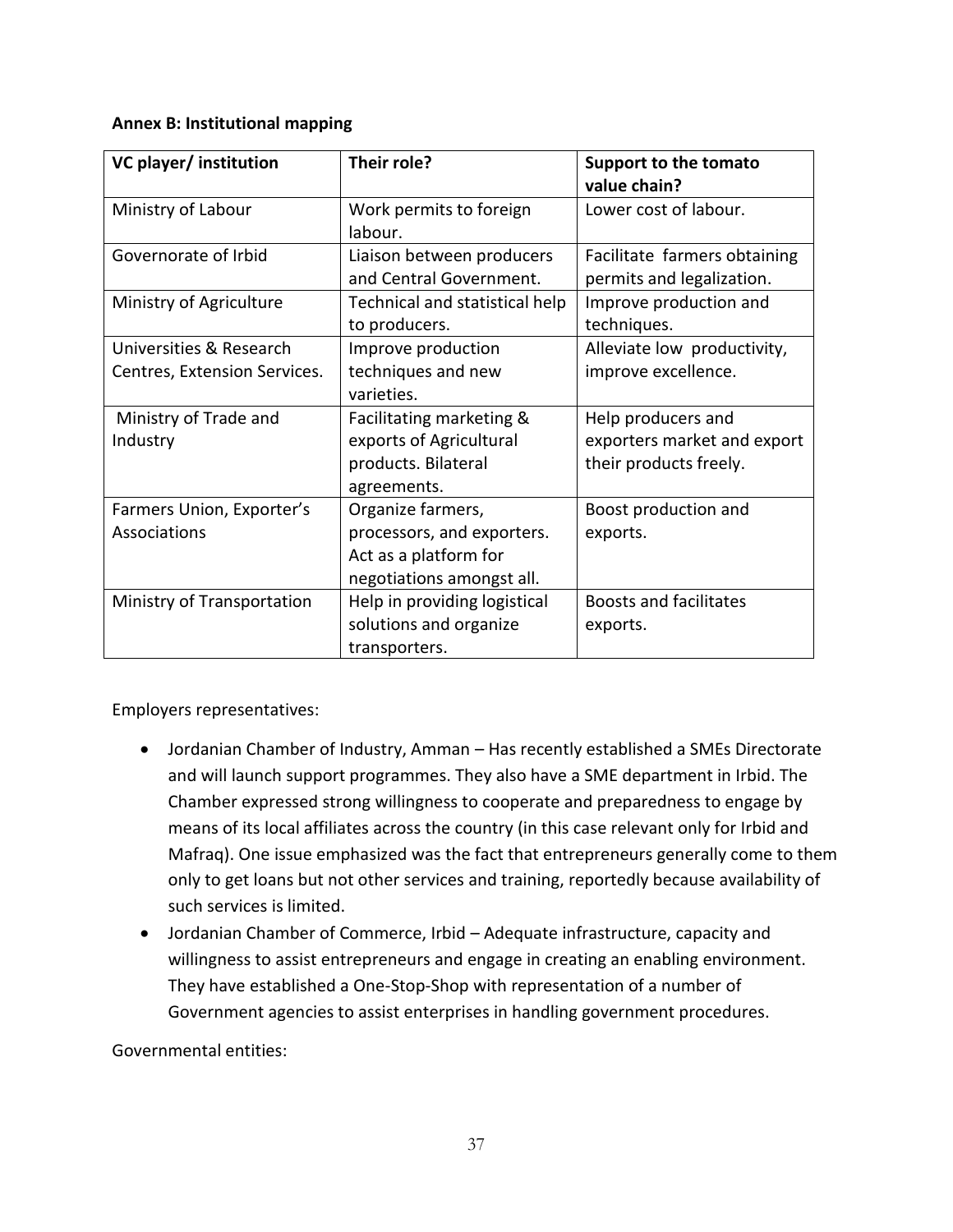- The Directorate of Labour in the two Governorates key members of the Local Committee and willing to cooperate.
- The Vocational Training Corporation (VTC) In charge of vocational training in both Irbid and Mafraq. Training offered is demand driven and often done in cooperation with employers. Should be linked to possible intervention in employment services. They offer training in OSH. Has the structure and interest in cooperation on offering various trainings that would have to be delivered under the project, including tailor-made shortterm trainings.
- IRADA A government programme offering advisory services for business start-up and finance. A close partner of the project under the entrepreneurship component.
- The Development and Employment Fund advisory services and financing
- The Local Committees in the two Governorates will play a key role as each of them comprises members, representing local stakeholders (Private sector, civil society organisations and government –). The Committees expressed that it had seen many visits from international organisations but not seen any assistance yet, which underscores the importance of delivering meaningful assistance rapidly. The Committees are mandated under the Ministry of Interior, which is also represented in the Committees. The proposed work of the current project, especially component 3, was received very well by the Ministry and it is important to keep them in the loop concerning the work with the LCs.
- There are 48 professional associations in Jordan however few are represented in the Northern governorates.

Workers representatives:

 The Confederation of Trade Unions in Jordan – supportive of the project and willing to cooperate. Unfortunately not present (yet?) at governorate level.

\*\*\*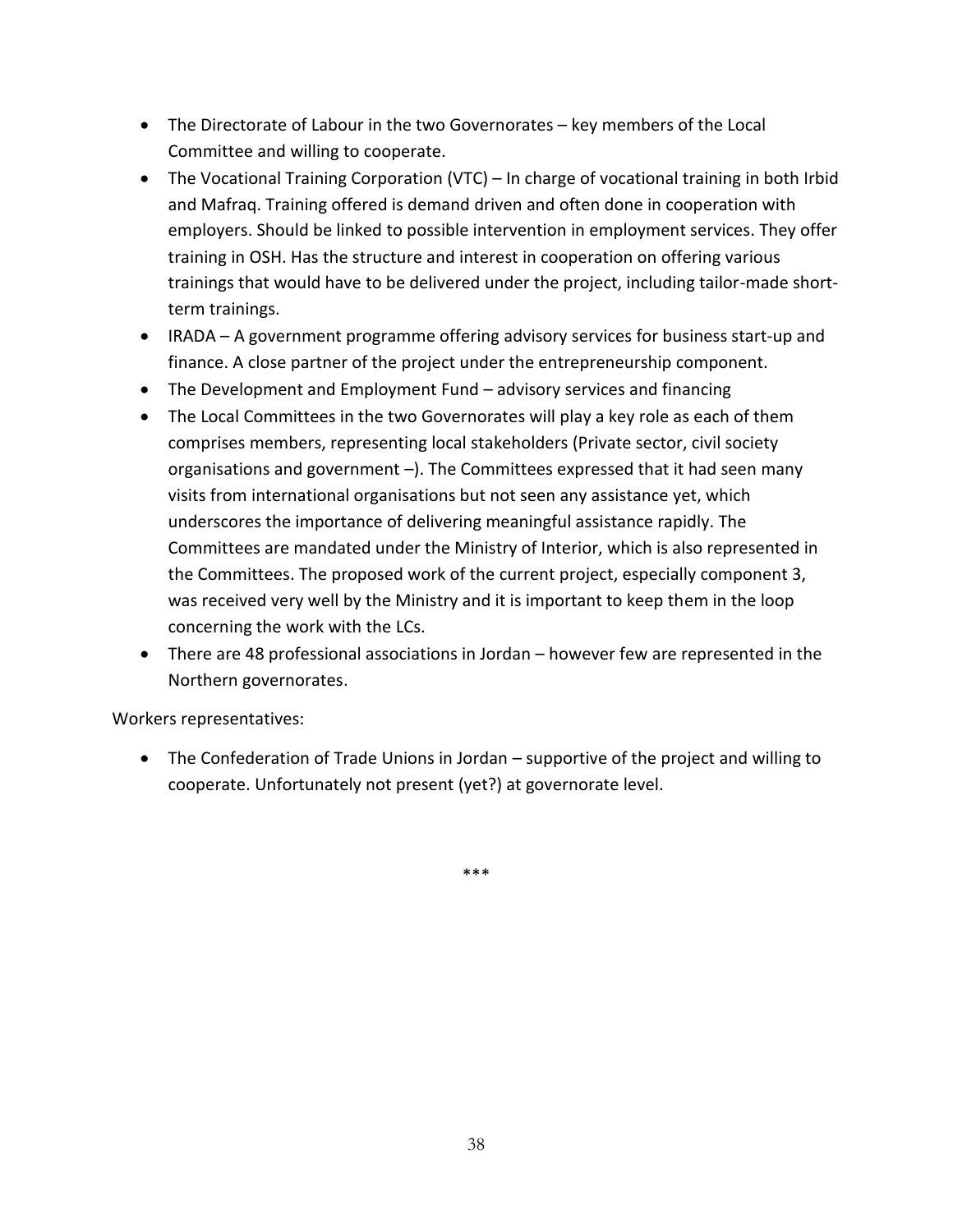#### <span id="page-41-0"></span>**Annex C: Glance on Sun Dried Tomatoes Global Production**

Italy is the main global supplier of sun-dried tomatoes, with 76% of global supply, followed by Greece with 11% of global supply. The main suppliers in the MENA region for sun-dried tomatoes are Israel, Morocco, Egypt, Tunisia, and Lebanon; Israel produces 9,597 Tons of sundried tomatoes.

The main global importer for sun-dried tomatoes is Europe with 50% of global demand. The main importers in the MENA region is the Gulf region importing 25,562 tons of sun-dried tomatoes, followed by Morocco with 714 tons, Lebanon 365 Tons, and Egypt 339 tons of sundried tomatoes.<sup>5</sup>

Jordan's local production of sun-dried tomatoes in 2010 was only 185 tons, compared to an imported 281 tons of sun-dried tomatoes in the same year.



This means that Jordan is standing humbly in the production of sun-dried tomatoes; whilst there is strong demand for the product in the Gulf and in Europe.

\*\*\*

 $\overline{a}$ 

<sup>5</sup> UN Com-Trade Data Base for Global demand on importing and exporting sun-dried tomatoes.